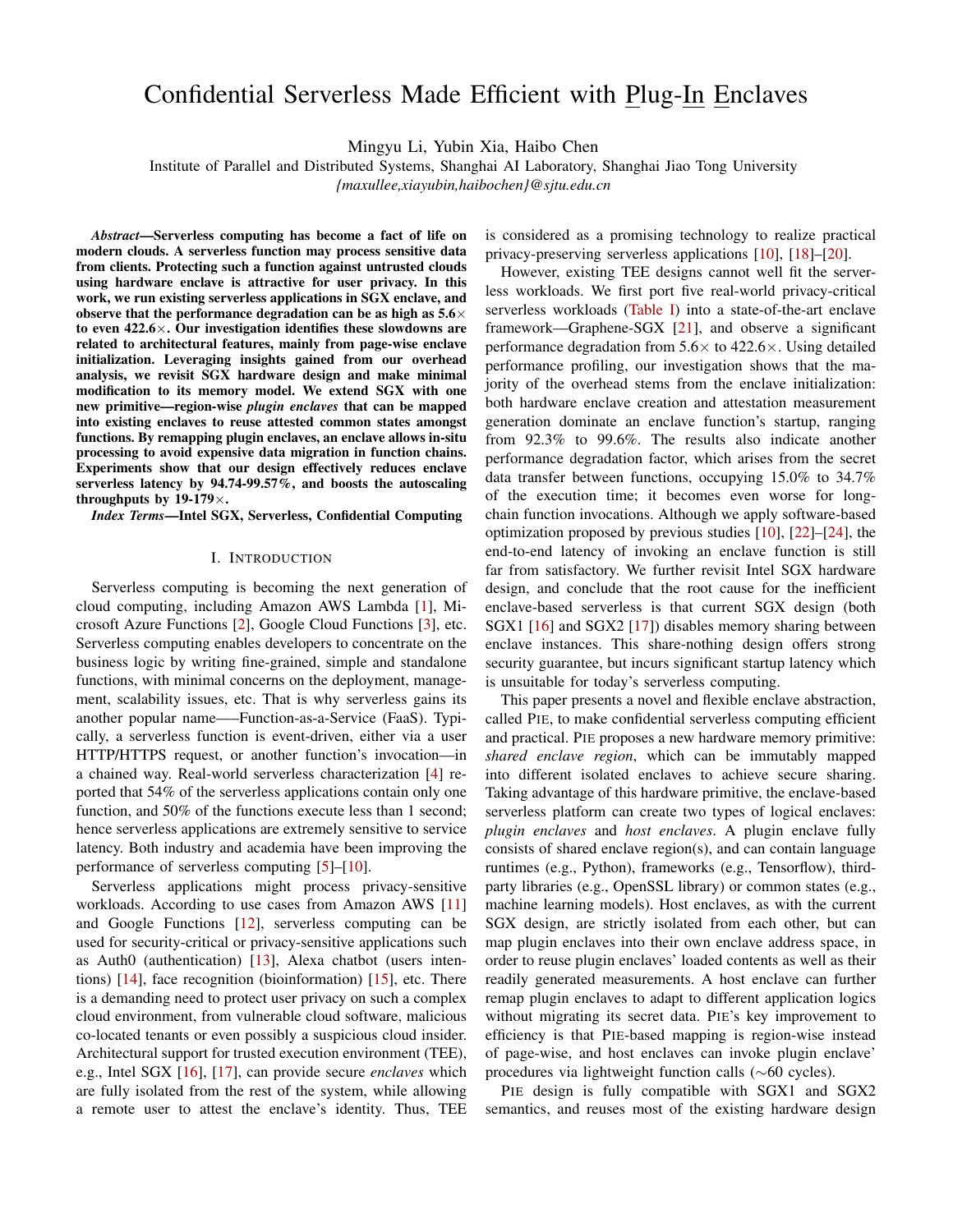to minimize its implementation complexity. PIE's architectural extension to SGX includes a new page type to indicate shared enclave memory, and two new instructions EMAP and EUNMAP to map/unmap a plugin enclave to/from a host enclave. To ensure the consistency between the content and measurement of a plugin enclave, PIE reuses SGX2 dynamic resizing to implement a hardware-enforced copy-on-write mechanism.

To show how PIE improves serverless workloads, we use a real SGX-enabled cloud machine, and emulate PIE instructions by adding cycle-accurate latency to EMAP/EUNMAP operations. We partition the common serverless infrastructure such as language runtimes, third-party libraries, and user functions in plugin enclaves, and secret data in host enclaves. For input/output dataflow amongst serverless functions, we remap plugin enclaves to avoid secret data migration. Evaluation results show that PIE can reduce 94.74-99.57% function startup latency, achieve  $19-179\times$  throughput boost in function autoscaling, and  $16.6-20.7\times$  speedup in data transfer of function chaining. Moreover, PIE-based serverless can scale up to  $10\times$ enclave instances density than current SGX hardware. T a plugin enclosive, PIE essess SGX2 dynamic resizing to the corresponding to the base of a plugin enclave here are the same of the same to share the prince include the material control in the same of the same of the sam

The contributions of this paper are summarized as follows:

- We present the first quantitative study on the performance of real-world serverless applications protected in SGX enclaves, and identify the root cause of performance degradation mainly lies in the current SGX design.
- We describe PIE design and its minimal extension to SGX, which is feasible for real hardware implementation.
- We show that enclave serverless workloads can benefit from PIE which reduces 94.74-99.57% startup latency and improves throughputs by a factor of  $19\times$ -179 $\times$ .

## II. BACKGROUND

# <span id="page-1-1"></span>*A. Intel Software Guard Extension (SGX)*

Since the 6th generation of Intel processors, Intel introduces a novel security extension, named Software Guard Extension (SGX), which allows to create a user-level *enclave* embedded in a process. SGX CPU isolates an enclave from a wide range of threats, including (1) direct memory access (DMA) from peripheral devices, (2) privileged system software like firmware, operating system and hypervisor, (3) the application that co-locates with the enclave in the same address space, (4) enclaves that share the same hosted application where one's faults or bugs cannot compromise the other.

Enclave Access Control Model. Enclave memory is named Enclave Page Cache (EPC). SGX has a strict access control model on EPC: *an EPC only belongs to one enclave instance*. Each enclave instance has a unique Enclave Identifier (EID) stored in its SGX Enclave Control Structure (SECS). When an EPC page is added to an enclave, SGX associates this EPC page with a metadata named EPC Map (EPCM). An EPCM entry indicates the page type, permission, virtual address (VA) as well as the owner EID for an EPC page, as shown in [Figure 1.](#page-1-0) When an executing enclave tries to access a particular EPC page, CPU will check whether its SECS.EID matches

<span id="page-1-0"></span>

Fig. 1: SGX memory access control model. An enclave instance can only access an EPC page whose EPCM.EID equals to its own SECS.EID.

metadatas such as SECS and EPCM are inaccessible to any software.

Remote and Local Attestation. To prove that an enclave is correctly established, SGX provides a hardware mechanism for a remote enclave user to attest its identity. During the launch process, CPU computes a SHA-256 hash by measuring each EPC page, and finalizes this measurement value in a hardwareprotected register. Any tampering with this process will result in a different measurement. SGX provides another efficient local attestation for enclaves on the same CPU to identify each other, thus establishing mutual trust.

#### *B. Serverless Computing*

Serverless computing is a rapidly growing cloud application model [\[1\]](#page-12-0)–[\[3\]](#page-12-2), [\[25\]](#page-12-18). Serverless computing offers developers an advantage of writing fine-grained, simple and standalone functions. Functions can be organized into a chain for processing composition. A serverless application is an event-driven, request-oriented interactive service, and desires low latency and high throughput. To match the invocation rate, serverless platforms automatically scales the function instances to be executed in parallel on available resources.

Serverless Latency Optimization. Since a function only handles a specific piece of logic, users expect low latency for these services. According to real-world serverless characterization on Azure Functions [\[4\]](#page-12-3), 54% of the serverless applications only contain one function, and 50% of the functions take less than 1 second execution time on average. Many works have proposed optimizing the latency of the serverless startup [\[5\]](#page-12-4)– [\[7\]](#page-12-19), [\[9\]](#page-12-20).

## III. MOTIVATION

<span id="page-1-2"></span>Traditional serverless platforms leverage containers [\[26\]](#page-12-21),  $[27]$  or virtual machines  $[7]$ ,  $[28]$  to confine a function into a sandbox. Their threat model is to protect the cloud from untrusted function executions and protect a function from colocating tenants. Quite the opposite, SGX enclave adopts a reverse sandbox, which uses hardware to prevent the cloud from inspecting or interfering the sensitive computation. As Intel SGX can protect a user-level workload from an untrusted environment, it is a good fit to protect cloud sensitive processing, especially confidential serverless computation workloads.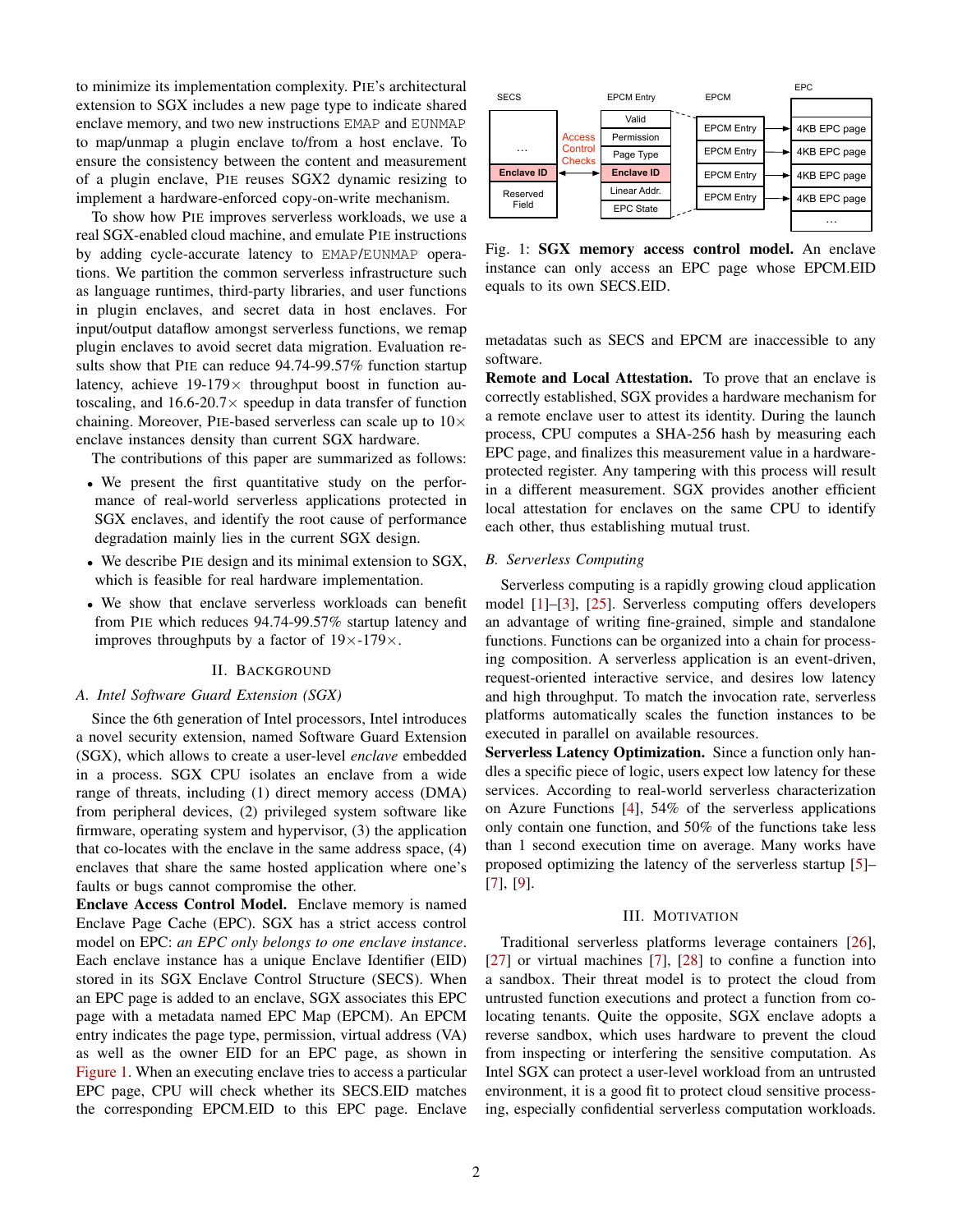TABLE I: The list of privacy-critical serverless applications we used or repurposed as benchmarks.

<span id="page-2-0"></span>

| <b>Application</b> | <b>Description</b>         | Language<br><b>Runtime</b> | <b>Major Libraries Used</b>           | <b>Total</b><br>Libs. | Code +<br><b>Read-Only</b><br>Data Size | Data<br><b>Size</b> | Heap<br><b>Size</b> |
|--------------------|----------------------------|----------------------------|---------------------------------------|-----------------------|-----------------------------------------|---------------------|---------------------|
| auth               | login authentication       | NodeJS14.15                | basic-auth, tsscmp, passport          |                       | 67.72MB                                 | 0.23MB              | 1.85MB              |
| enc-file           | cloud storage encryption   | NodeJS14.15                | libicuata, libicui18n, crypto         | 13                    | 68.62MB                                 | 0.23MB              | 1.90MB              |
| face-detector      | facial image recognition   | Python3.5                  | Tensorflow, Numpy, OpenCV             | 53                    | 66.96MB                                 | 2.38MB              | 122.21MB            |
| sentiment          | textual sentiment analysis | Python3.5                  | Numpy, Scipy, NLTK, Textblob          | 152                   | 113.89MB                                | 5.61MB              | 19.34MB             |
| chatbot            | personal voice assistant   | Python3.5                  | Tensorflow, Pandas, Ilymlite, sklearn | 204                   | 247.08MB                                | 9.53MB              | 55.90MB             |

In our test, we modify the entry point of a function to invoke a function image protected within an enclave. The workflow of an enclave serverless instance is depicted in [Figure 2.](#page-2-1)

Protecting serverless functions with SGX enclaves raises several concerns with respect to performance:

- What is the overhead introduced to a serverless instance startup? As the creation time of an enclave is now accounted in a function startup latency, it is important to understand its impact since serverless workloads typically requires low latency. [Figure 3b](#page-3-0) describes the startup breakdown of real-world serverless workloads we evaluated. Particularly, [Table II](#page-2-2) measures the SGX instruction latencies of our microbenchmarks.
- How does serverless autoscaling perform when being secured in enclaves? A promising feature of serverless computing is that the cloud vendor offers instance autoscaling which is corresponding to the invocation rate. For the purpose of high utilization, cloud vendors desire high throughputs. [Figure 4](#page-3-1) measures the latency distribution of enclaves functions when serving 100 concurrent requests.
- What is the overhead of an enclave-protected function chain? In the function chain mode, data must be transferred between each function. [Figure 3c](#page-3-0) shows the cost of transferring secret data between enclave instances.

## *A. Quantitative Evaluation*

Experimental Setup. We run all experiments on an Intel NUC7PJYH PC $^{-1}$  $^{-1}$  $^{-1}$ , with Pentium Silver J5005 at 1.50GHz with 2 hyper-threaded cores (totally 4 logical cores), 16GB DDR4, and 128MB processor reserved memory (≈94MB EPC) on Ubuntu Server 18.04 LTS, Linux kernel 5.4.0, Intel SGX SDK 2.12 and microcode version 0xd6. CPU frequency scaling governor was set to the "performance" mode , and dynamic frequency and voltage scaling were disabled during experiments.

Measuring Methodology. We access the CPU timestamp counter via RDTSCP to estimate the execution time in CPU clock cycles. On SGX2, RDTSCP can be executed within the enclave for accurate measurement. To best eliminate measurement errors, we run each group of test for 1,000 runs. To minimize the context switches overhead such as Asynchronous Exit (AEX), we set CPU affinity to SGX threads and route I/O interrupts to non-SGX threads.

<span id="page-2-2"></span>TABLE II: SGX instructions latency (in cycles) on our testbed.

| SGX1<br><b>Creation</b><br><b>Instruction</b> | Median<br>Latency | SGX2<br><b>Creation</b><br><b>Instruction</b> | Median<br>Latency | Other<br><b>Instruction</b> | Median<br>Latency |
|-----------------------------------------------|-------------------|-----------------------------------------------|-------------------|-----------------------------|-------------------|
| <b>ECREATE</b>                                | 28.5K             | EAUG                                          | 12K               | <b>EREMOVE</b>              | 4.5K              |
| EADD                                          | 13K               | <b>EMODT</b>                                  | 6К                | <b>EGETKET</b>              | 40K               |
| <b>EEXTEND</b>                                | 5.5K              | <b>EMODPR</b>                                 | 8K                | <b>EREPORT</b>              | 34K               |
| <b>EINIT</b>                                  | 88K               | <b>EMODPE</b>                                 | 9Κ                | <b>EENTER</b>               | 14K               |
|                                               |                   | <b>EACCEPT</b>                                | 5.5K              | <b>FEXIT</b>                | 6K                |

<span id="page-2-1"></span>

Fig. 2: The workflow of an SGX enclave serverless instance. A user must attest the enclave's environment before sending the secret data to the enclave for secure processing. Software initialization includes the loading time of language runtime, framework, and third-party libraries. The function execution may involve dynamic module/package loading. The end-toend latency only comprises solid arrows.

Measuring SGX Instructions and Enclave Startup Latency. SGX instructions cannot be measured using a loop, it must be executed by following a legitimate order and the specification. We record the duration of each instruction in a memory buffer, and calculate their median cycles as shown in [Table II.](#page-2-2)

In SGX1, we observe two main performance factors during enclave creation: (1) hardware enclave creation and (2) enclave measurement generation. For (1), CPU must use EADD to add every page with specified permission and virtual address (VA). This not only allocates an EPC page for the target enclave, but also requires updating the corresponding EPCM entry to track this EPC. From Intel Software Developer Manual (SDM) [\[29\]](#page-12-24), EADD disallows concurrent addition to the same enclave instance, since a concurrent model increases the hardware formal verification complexity [\[17\]](#page-12-12). For (2), CPU needs to generate a SHA-256 based measurement, initialized from ECRATE, to EADD and EEXTEND on each EPC page, and finalized by EINIT. During this process, the most expensive one is EEXTEND, which takes 5.5K cycles to measure a 256-byte chunk of EPC data at one time. To measure a whole EPC page, it takes around 88K cycles in total. Our experiments shows that software-based SHA-256 measurement from OpenSSL is much more efficient, only 9K cycles for an EPC. Due to

<span id="page-2-3"></span><sup>&</sup>lt;sup>1</sup>Until Nov. 2020, NUC7PJYH and NUC7CJYH are the only two commercially available machines we can find that support SGX2 instructions.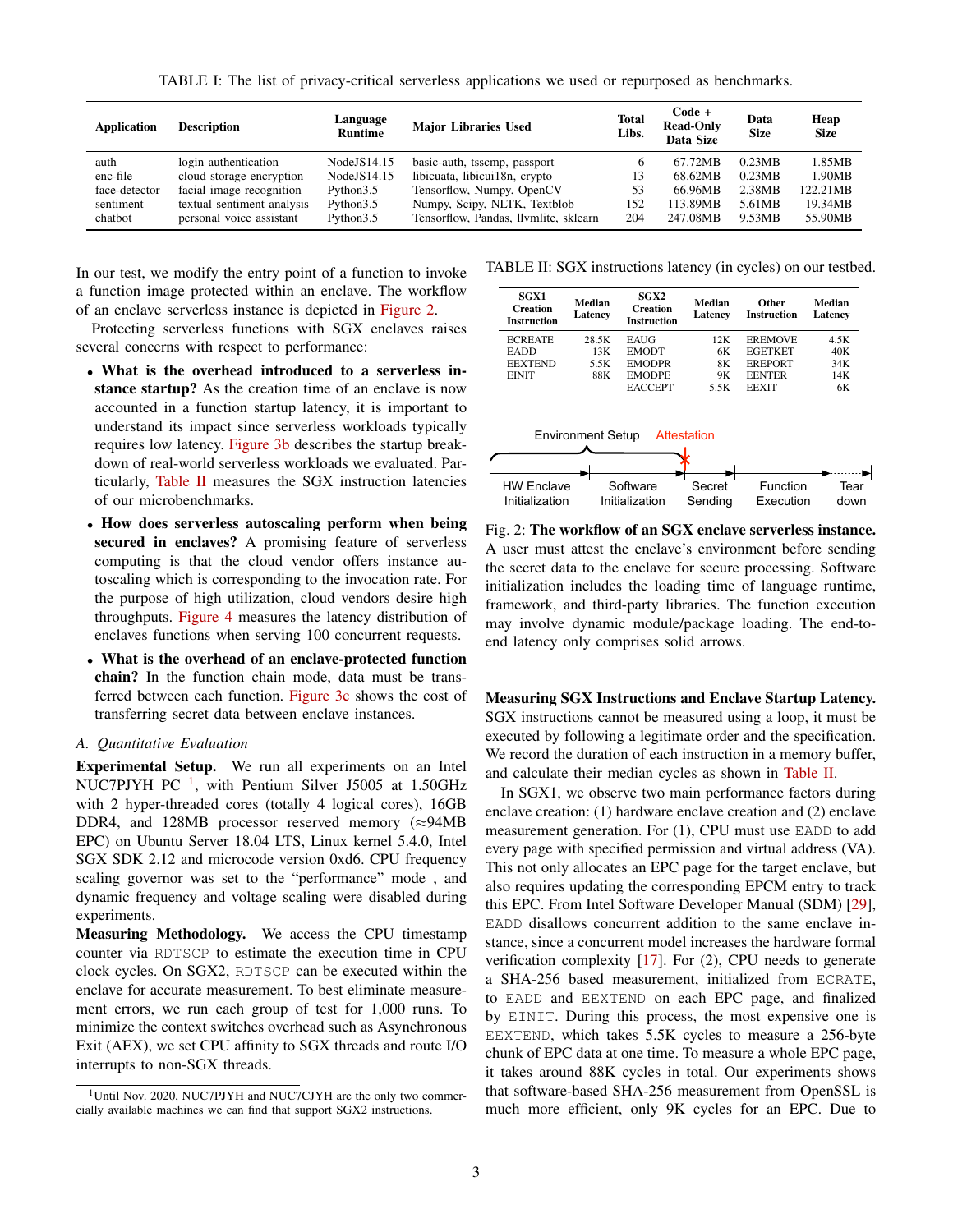<span id="page-3-0"></span>

(a) Enclave instance startup time breakdown. (b) Startup breakdown of enclave functions. (c) Data transfer cost between enclaves.

Fig. 3: Measuring serverless functions in SGX enclaves. In (a), the first two columns shows the latency breakdown of pure SGX1 EADD and pure SGX2 EAUG enclave creation, respectively. The third column leverages optimization of combining SGX1 EADD and software-based SHA-256. In (c), the data trasfer cost becomes dominant when the function length increases.

the lack of implementation detail, a possible reason is that hardware EEXTEND performs intensive validation on each update. Advanced vector extensions (AVX) or streaming SIMD extensions (SSE) may be beneficial to accelerate EEXTEND.

In SGX2, an enclave allows to dynamically grow or shrink its size using EAUG -> EACCEPT flow. This flow is particularly efficient for heap-intensive workloads, as demonstrated in [\[10\]](#page-12-5). For code-intensive workloads, it requires further software-based measurement and update the EPC permission from "rw-" to "r-x" via EMODPR. EMODPR requires one more EACCEPT to verify the updated page permissions.

The startup latency of SGX1 and SGX2 enclaves is depicted in [Figure 3a.](#page-3-0) Although SDM [\[29\]](#page-12-24) does not explicitly state the concurrent restrictions on EAUG, our test shows that it is also impossible to expand an enclave using concurrent EAUG, because EAUG needs to update the same SECS page and therefore forbids concurrent modifications.

Measuring SGX Serverless Startup. We select five representative real-world serverless examples from Amazon AWS [\[11\]](#page-12-6). The first two examples consider login authentication and cloud encryption, which protects client's credentials and encryption keys. The rest consider machine learning inferences on either human text, image, or voice which can also be sensitive. They are typically user-facing, and thus requires low latency. We observe that today's serverless developers tend to use high level languages, and library OS is a good choice to ease the porting. Hence we use a state-of-the-art SGX library OS, Graphene-SGX v1.1 [\[21\]](#page-12-15), and integrate it with an open-source serverless platform Fn [\[27\]](#page-12-22) to run these serverless applications. In particular, we focus on two language runtimes, NodeJS and Python, because they are the two most popular languages used by commodity serverless platforms [\[30\]](#page-12-25), [\[31\]](#page-12-26).

[Figure 3b](#page-3-0) shows the startup latency of a serverless function in (1) a native docker environment, (2) SGX1 enclave environment, and (3) SGX2 enclave environment. We observe a significant performance overhead introduced by enclave protection, varying from 5.6times to 422.6times. Both encfile and auth applications are heap-intensive workloads, in which we found that SGX2 EAUG is more efficient than SGX1 EADD, and saves 31.9% startup cost. An advantage of EAUG is that EAUG automatically zeros out the EPC content for the enclave. For code-intensive workloads (sentiment and chatbot), we observed that SGX2 performs worse than SGX1 because SGX2 enclaves have to copy the runtime code and update the EPC page permission using EMODPR (8K cycles) and EACCEPT (5.5K cycles). Another dominant performance degradation factor is the process of third-party library loading, which is 5x to 13x slower than native docker environment, and can even occupy more than 55% startup time. The main reason is that loading tens to hundreds of libraries requires frequent context switches (namely ocalls), as studied in [\[22\]](#page-12-16), [\[23\]](#page-12-27).

Surprisingly, we found that 4 out of all 5 enclave functions execution time were still below 1s. The only exception is chatbot (3.02s), which incurs 19, 431 ocalls to read the external files when generating the echo speech. After applying the fast interface optimization from HotCalls [\[23\]](#page-12-27), the function execution time can be optimized to 0.24s.

<span id="page-3-1"></span>

Fig. 4: End-to-end latency (ms) of face-detector. This test measures the latency distribution of 100 concurrent requests.

Measuring SGX Serverless Autoscaling. Serverless platforms offer function autoscaling when serving concurrent requests. For locality purposes, it is possible to scale up the same function instances on a single machine if resources permit. For all five functions, we increase the invocation rate per minute to test the autoscaling. Unfortunately, it is impossible to run more than 30 enclave functions on our testbed, which is limited to the capacity of physical memory (16GB), whereas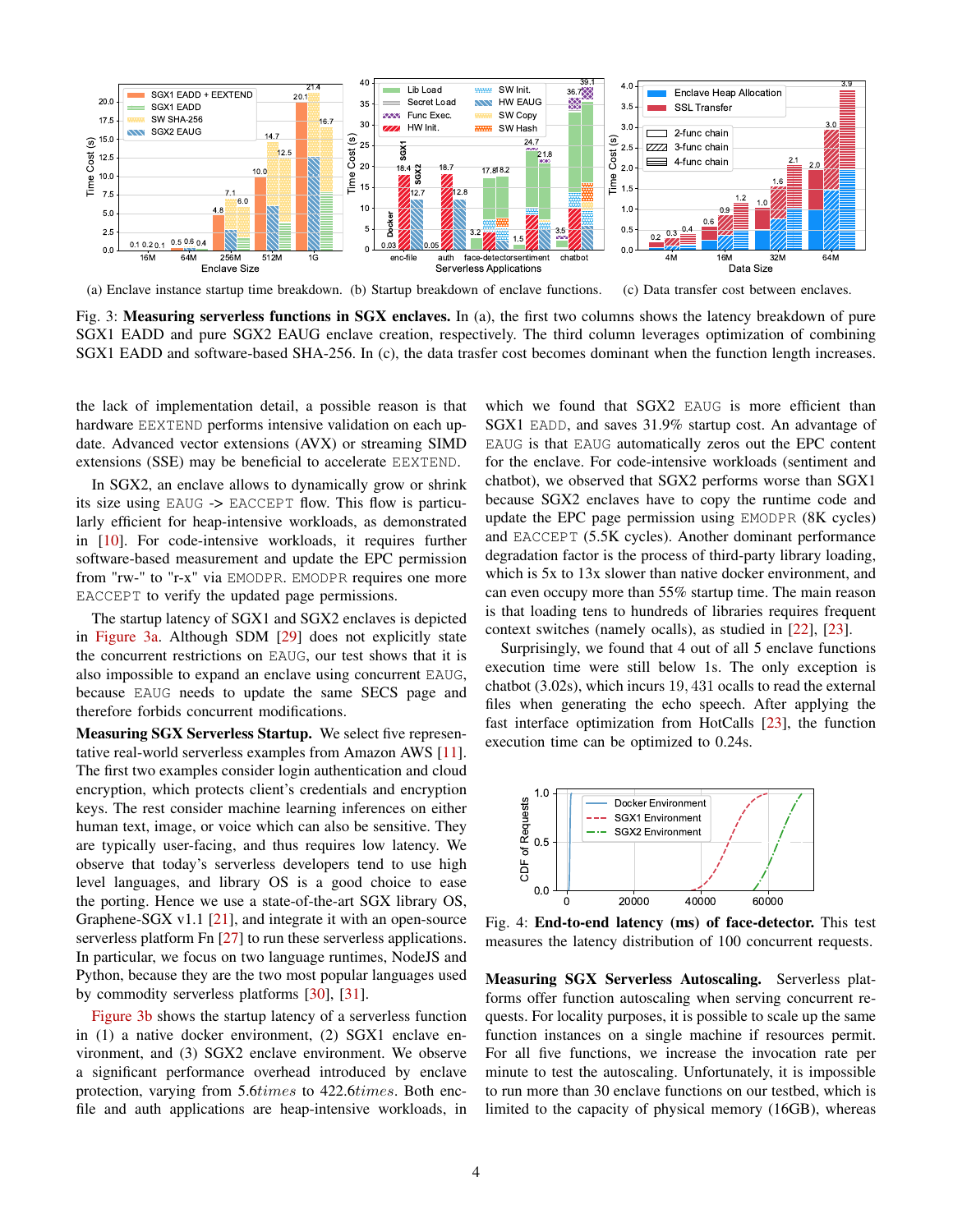<span id="page-4-0"></span>

Fig. 5: The steps of secret data transfer between two serverless enclave functions. The SSL transfer includes data marshalling and unmarshalling, two data copies, in addition to AES-128-GCM encryption and decryption.

the native Fn platform [\[27\]](#page-12-22) can serve more than 100 Dockerbased requests concurrently.

When setting the hard limit of enclave instances to 30, we observe prolonged tail latencies of enclave functions, as shown in [Figure 4](#page-3-1) (due to space limit, we only show the face-detector application, the latency distributions of other serverless applications are alike). Since there are only 94MB physical EPCs available, concurrent enclave startups lead to extremely high EPC contentions, which even degrade the performance of other concurrently running enclaves. The performance penalty can even be  $11\times$  (from original 18.4s to 202.0s).

Measuring SGX Serverless Function Chain. In a function chain, secrets need to be transferred across enclave boundaries. We conduct a microbenchmark where we vary the data transfer size between functions. These procedures include (i) mutual attestation between function A and function B, (ii) SSL handshake between function A and function B, (iii) function B allocates a heap big enough to accommodate the secret data, (iv) transferring secret data between function A and function B (double copy and data en/decryption). We illustrate this procedure in [Figure 5](#page-4-0) (step (ii) omitted). We deem the substep (i) and (ii) to be constant-time (less than 25ms on our testbed), and show the cost of (iii) and (iv) in [Figure 3c.](#page-3-0) The overhead of in-enclave heap allocation exceeds SSL transfer when the data size reaches 94MB because of the expensive EPC eviction overhead [\[22\]](#page-12-16), [\[24\]](#page-12-17), [\[32\]](#page-12-28).

For small message passing between functions, the cost of secret transfer can be negligible (almost within 1s), compared with enclave initialization time (varying between 12s and 29s). For large message passing (>32MB) between enclaves, the data migration can be a bottleneck. [Figure 3c](#page-3-0) shows that two massive data communication scenarios: (1) the secret data that requires transferring between functions is massive. (2) the secret data needs to travel across many serverless functions in a chained model. In both cases, moving secrets is quite expensive. Industrial statistics [\[4\]](#page-12-3) reported that a real-world chain can be as long as 10 functions, which dramatically amplifies the impact of secret data transfer.

# <span id="page-4-1"></span>*B. Software Optimization*

To optimize these serverless applications, we have thought of the following solutions:

Template-based Start. Since the startup involves multiple rounds of loading third-party shared libraries, which inevitably incurs significant EENTER/EEXIT overhead, we can construct a template image containing all needed states, and set the entry point to the first line of user logic, as explored in [\[7\]](#page-12-19), [\[8\]](#page-12-29). Using this technique, the enclave library loading time with 152 libraries (114MB in total) can be optimized from 13.53s to 1.99s (6.8x). However, the hardware enclave creation (between 4.2s and 18.2s) still dominates the startup latency.

Reuse-based Start. A conventional startup latency optimization is to reuse an existing instance instead of creating one from scratch. This is called warm-start in serverless [\[4\]](#page-12-3). In the context of enclave, an environment reset is a must in case of information leakage of the last function, or environment damage that compromises the next function, as discussed in [\[33\]](#page-12-30). Despite a feasible optimization, reuse-based start does not solve the latency issue of autoscaling when concurrent requests exceeds the pre-warmed instances, and inevitably occupies considerable resources.

Sharing-based Start. As discussed in [\[7\]](#page-12-19), [\[9\]](#page-12-20), sharing is key to efficient serverless computing. Unfortunately, this is impossible since SGX hardware design disables sharing EPC between enclaves. Another optimization idea is to run multiple functions sharing the same languages runtime in a single address space. Because different users are mutually distrusted, using the same address space requires in-enclave isolation. Prior studies [\[33\]](#page-12-30), [\[34\]](#page-12-31) achieved software-based in-enclave isolation relying on either compiler-based instrumentation or runtime-based confinement, introducing substantial amount of code into trusted computing base (TCB). Software-based isolation can be a suboptimal solution since an enclave user would prefer only trusting hardware for security guarantees.

#### *C. Lessons Learned*

Insight 1: Hardware **EADD** and software hashing achieves the fastest enclave startup. Our microbenchmark results shows that *SGX2 EAUG is no better than SGX1 EADD for code-intensive workloads*. To load a code page, SGX2 EAUG requires further EMODPR and EACCEPT procedures, introducing more 11.5K cycles. A more efficient way to initialize an enclave is to use SGX1 EADD and software-based SHA-256, as shown in the third column of [Figure 3a,](#page-3-0) and use hardware/software co-design measurement. We also found that Intel SGX SDK uses expensive EEXTEND to measure initial heap pages allocated by EADD, which can be securely optimized via software zeroing before use (e.g., C library *calloc()*), which saves 78.8K cycles for an EPC page.

Insight 2: Common serverless states are non-sensitive and can be shared between functions. SGX assumes all EPC contents belonging an enclave are private. However, in the context of serverless computing, we found that the function environment, including the language runtimes, third-party libraries, and even the function itself are quite often opensource and contain no secrets. Typically, functions written in high-level languages such as Python, Go, Java, JavaScript, etc., bring a relatively heavyweight runtime, and sharing this runtime helps release a lot of memory pressure. Unfortunately, sharing EPC amongst enclave instances is not supported in current SGX hardware. An enclave function must always be initialized from scratch. With software-based optimization,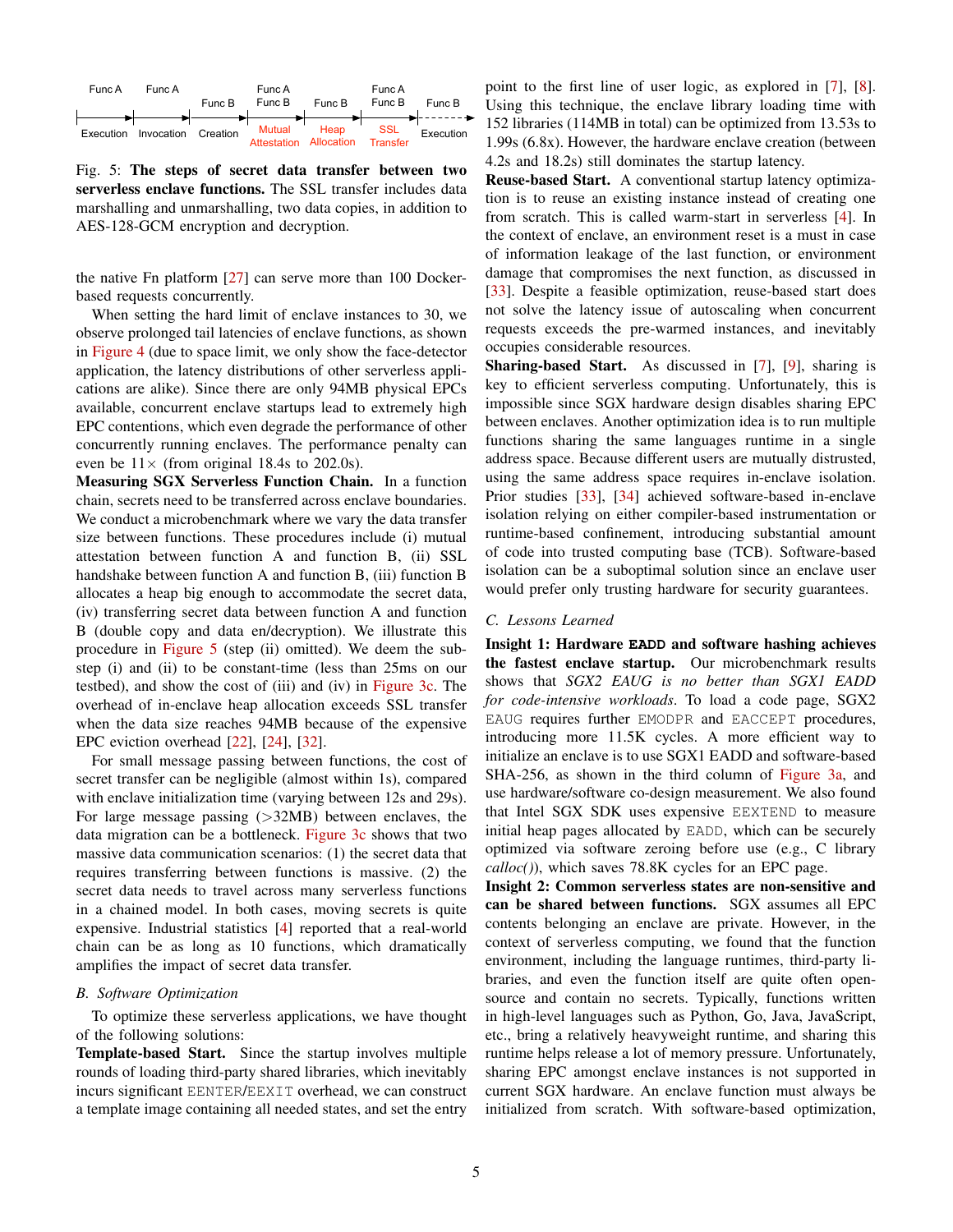enclave initialization and template-based library loading still incurs 12.25s latency for an 800MB enclave.

Insight 3: Transferring secret data between serverless functions is expensive. From our benchmarks, we found that serverless function chains involve abundant heap allocation and expensive data communication. Particularly, the data copying and SSL en/decryption dominate when the data size is smaller than physical EPC capacity (94MB on our testbed), whereas in-enclave heap allocation becomes influential for >94MB secret data because of additional EPC evictions. EPC evictions involve hardware re-encryption of paging-out contents and incur inter-processor interrupts (IPIs) for interthread synchronization. An ideal solution is to share the same secret data amongst different functions in order to remove data transfer bottlenecks, so-called *in situ* processing. This is also not possible in current SGX hardware.

Leveraging these insights, we conclude that enclaveprotected serverless functions can benefit from secure sharing. Current SGX hardware does not support this. This motivates us to extend current SGX design to PIE for better efficiency.

#### IV. PIE DESIGN

#### *A. Overview*

PIE extends SGX design to support an efficient and flexible enclave memory model. Current SGX memory model provides private EPC which can only be accessed by one enclave instance. PIE introduces another hardware primitive: *shared EPC*. This primitive allows an enclave developer to build two kinds of logical enclaves: a *plugin enclave* made of shared EPCs that can run language runtimes, frameworks, shared libraries, or contain initial common states that can be reused by other enclaves, and a *host enclave* made of private EPCs runs a secure sandbox that processes the user secret (usually from a secure input channel), and carefully protects the processing and its final results. It is intuitive that many host enclaves can share common plugin enclaves for both spatial and temporal efficiency, by reusing the readily loaded contents and avoiding costly measurement generation. To this end, a PIE plugin enclave can be mapped into multiple host enclaves, as long as its measurement is verified by the recipient host enclave.

To support efficient mapping, PIE introduces a new instruction: EMAP. Unlike existing page-wise SGX instructions, which manipulate only one EPC page at a time, EMAP is a region-wise instruction that allows the recipient host enclave to access the whole virtual address space of the plugin enclave. To selectively unmap unnecessary libraries, PIE offers EUNMAP to reclaim the region of allocated virtual address space. This also offers an opportunity to eliminate expensive data transfer bottlenecks through remapping plugin enclaves of different application logics, while preserving the secret data to be processed in place. To retain security properties, PIE blocks write attempts to plugin enclaves, and uses a hardwareenforced copy-on-write mechanism to ensure the consistency between the measurement and contents of a plugin enclave. Copy-on-write is also desired when sharing initial states of plugin enclaves can help improve the performance. In essence, PIE enables enclave memory with normal DRAM operations (i.e., dynamic-mapping and copy-on-write). PIE proves that this extension is practical to real-world applications, and can benefit low latency of enclave applications without sacrificing desired security guarantees.

Particularly, in this paper, we apply PIE enclave model to confidential serverless computing. We discuss more optimization opportunities for other workloads in [§ VIII-B.](#page-11-0)

## *B. Threat Model*

PIE follows the threat model of current SGX: all in-enclave code and data are trusted, including those in plugin enclaves. PIE's goal is not to reduce trusted computing base (TCB), but to improve performance. Indeed, we have considered another threat model that plugin enclaves are untrusted and able to isolate heavyweight runtimes and libraries, but this requires extensive software modification. Prior proposals of in-enclave isolation (e.g., [\[35\]](#page-12-32) ) are incompatible to interpreted languages (e.g., NodeJS and Python) that are widely used in serverless computing (see discussion in  $\S$  VIII-A)). In contrast, PIE aims to achieve better compatibility and practicability.

PIE's root of trust is provided by hardware vendors using a verifiable measurement. Users must remotely attest the state (code and data included) of a host enclave before sending secret data. PIE leverages a *trust chain* model (see [Figure 7\)](#page-7-0), where the host enclave is responsible to locally attest all the used plugin enclaves to provide the whole-enclave security guarantee. Any incorrect interference with plugin enclave management by privilege software can be detected or aborted.

Architectural side-channels (e.g., Spectre [\[36\]](#page-12-33), L1TF [\[37\]](#page-12-34)) and CPU bugs (e.g., power-based fault injection [\[38\]](#page-12-35)) are out of scope. They can be addressed by improving the processor's internal circuit design, or mitigated by updating corresponding microcode, which are orthogonal to this work. Denial-ofservice is not considered because remote users can easily detect the unavailability of the cloud services.

## *C. New Metadata and New Instructions*

As aforementioned  $(\S \text{II})$ , the SGX enclave access model is determined by SECS and EPCM: an enclave that holds an 8-byte enclave identifier (EID) in SECS can access an EPC page whose EPCM has the same EID. We hence extend the SECS of a host enclave to store the additional EIDs for plugin enclaves. To interact with the plugin enclaves, PIE introduces two new instructions: EMAP and EUNMAP. PIE's ISA extension is fully compatible with SGX1 and SGX2 semantics; an SGX1 or SGX2 enclave image can run on the PIE CPU without modification.

**EMAP**. EMAP adds an initialized plugin enclave EID to the SECS structure of the current host enclave. CPU checks if the intended virtual address range conflicts with the used address range. If virtual address range conflicts, EMAP will fail.

**EUNMAP**. As a reversed operation to EMAP, EUNMAP removes the specified plugin enclave EID from the SECS structure. After all intended EUNMAPs, the enclave software should invoke EEXIT to flush the stale TLB mapping.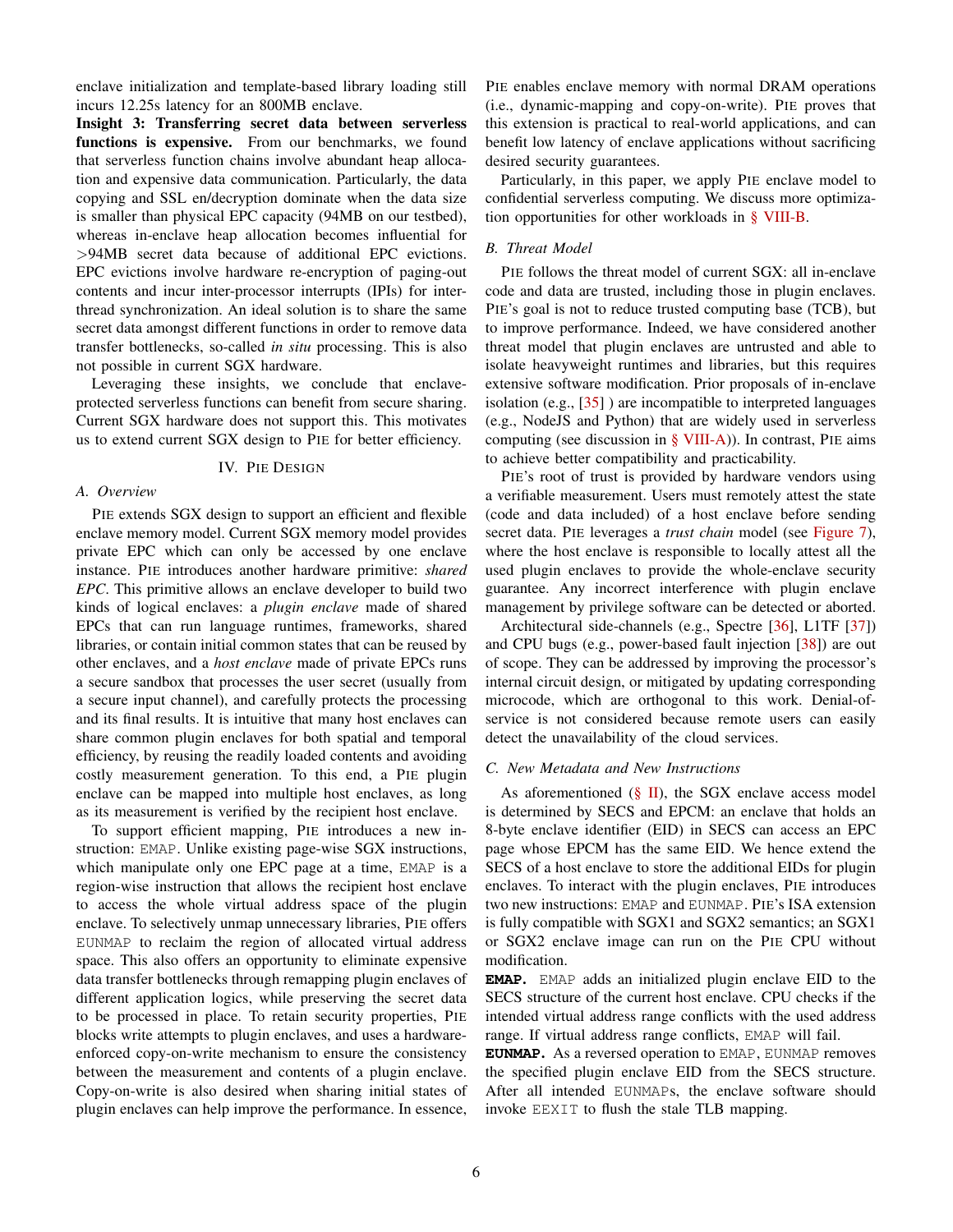Concurrency Restrictions. As with EADD and EAUG, PIE forbids concurrent execution of EMAP/EUNMAP in case of race condition on updating the same SECS data structure. PIE strictly follows the SGX linearizability model [\[39\]](#page-12-36).

Instruction Privilege Considerations. Intel SGX instructions can be categorized into two groups: supervisor-mode (ENCLS) and user-mode (ENCLU). We choose EMAP/EUNMAP as user-mode for the following reasons: (1) Only the host enclave knows which plugin enclave should be mapped after local attestation. If we grant this right to the kernel, an untrusted kernel can map a malicious plugin enclave which may dump secret data to the unprotected memory. (2) To guard from kernel's unintended mapping if supervisor-mode EMAP/EUNMAP were allowed, the CPU should introduce two more instructions, e.g., EMAP\_ACK/EUNMAP\_ACK, to verify whether the kernel has performed the correct mapping as expected. More instructions as well as user/kernel interactions may add more complexity to both hardware and software implementations.

Hence, in PIE, EMAP/EUNMAP are designed to be user-mode instructions. An optimization opportunity is that a host enclave can batch all EMAP operations to include all wanted plugin enclaves without exiting the enclave mode, and switches to OS once, and then the OS updates all required page table entries (PTEs) also in a batch to improve efficiency.

# *D. New EPC Page Types*

Shared EPC and Plugin Enclave. Each EPCM entry has an 8-bit PAGE\_TYPE field, so we add a PT\_SREG page type to indicate an shared EPC. CPU automatically masks the write permission bit for shared EPC pages. A shared EPC can be added to form a plugin enclave via EADD. EINIT must be used to complete the creation process because it finalizes the measurement of the plugin enclave. Once being EINIT'ed, a plugin enclave can be mapped to a host enclave via EMAP. SGX2 instructions are prevented from being applied to a plugin enclave, because these instructions will change its contents (EAUG), permissions (EMODPR) and page type (EMODT) after initialization. In a sense, a plugin enclave can be considered as an immutable enclave region. PIE considers this design choice for two security reasons: (1) Both SGX1 and SGX2 does not update the measurement once the enclave is initialized. PIE aims to remain backwards compatible with this semantic. It is insecure for a user to attest an enclave using a stale measurement. (2) Since a plugin enclave might have been mapped to multiple host enclaves, updating its contents may compromise the security guarantees of host enclaves.

Private EPC and Host Enclave. The property of a mutable EPC is the same as that of current SGX design. A private EPC only belongs to an enclave instance at any time. A host enclave can be composed of both private EPCs and shared EPCs, the latter of which are from mapped-in plugin enclaves. Any enclaves that contain a private EPC is deemed as a host enclave, and cannot be mapped to other enclaves.

When a host enclave attempts to write the contents of an shared EPC from its plugin enclave, CPU will trigger a page

TABLE III: PIE's EPC page types. PT\_SREG is added to support shared EPCs and compose plugin enclaves.

| Page Type                                       | <b>Allocated By</b>                                                             | <b>Contents</b>                                                                                                    |
|-------------------------------------------------|---------------------------------------------------------------------------------|--------------------------------------------------------------------------------------------------------------------|
| PT SECS<br>PT VA<br>PT TRIM<br>PT TCS<br>PT REG | <b>ECREATE</b><br>EPA<br><b>EREMOVE</b><br><b>EADD/EAUG</b><br><b>EADD/EAUG</b> | Enclave Control Structure<br>Version Array<br><b>Trimmed State</b><br>Thread Local Storage<br>Private Regular Page |
| PT SREG                                         | <b>EADD</b>                                                                     | Shared Immutable Page                                                                                              |

fault, and require OS to insert a private EPC at the faulting address via SGX2 EAUG. The host enclave then issues SGX2 EACCEPTCOPY to atomically copy the contents and permissions from the shared EPC to the newly EAUG'ed private EPC. Such a hardware-enforced copy-on-write mechanism protects the integrity of shared plugin enclaves.

# *E. Lifecycle*

Plugin Enclave. The creation of a plugin enclave is identical to current enclave creation procedure: the enclave control structure (SECS) is created via ECREATE, and its memory contents are loaded via EADD. Both EADD and EEXTEND measures each shared EPC page, and EINIT finalizes the measurement generation as well as the plugin enclave creation. After performing EINIT, a plugin enclave is ready to be mapped to other host enclaves via EMAP.

A plugin enclave rejects further EAUG operations since this will result in an inconsistency between its contents and its measurement. Likewise, EREMOVE to a plugin enclave is only allowed when no host enclaves are using it (an EUNMAP from host enclaves must be executed). If an EREMOVE is successfully executed on the plugin enclave, CPU then disallows any EMAP to this plugin enclave for the same inconsistent measurement reason.

Host Enclave. Creating a host enclave is also the same as the current enclave. To enable mapping plugin enclaves into its address space, the host enclave must finish its initialization using EINIT, because since EINIT the enclaves can start to attest one another. To reuse a readily initialized plugin enclave, a host enclave uses EMAP to map an immutable enclave region into its private address space, and requires the OS to update the corresponding page table entries (PTEs). EAUG and EMAP can be used commutatively, and CPU will check whether a particular virtual address has been occupied, therefore rejecting conflicted operations. Likewise, EREMOVE and EUNMAP can be used commutatively to tear down a host enclave. As with current SGX design, all private EPCs must be removed and all plugin enclaves must be unmapped to finally remove the SECS page of a host enclave.

The lifecycle of PIE enclaves are depicted in [Figure 6.](#page-7-1) Other lifecycles such as thread management, interrupt handling (asynchronous exit), and context switches (ecalls/ocalls) are all identical to current SGX design.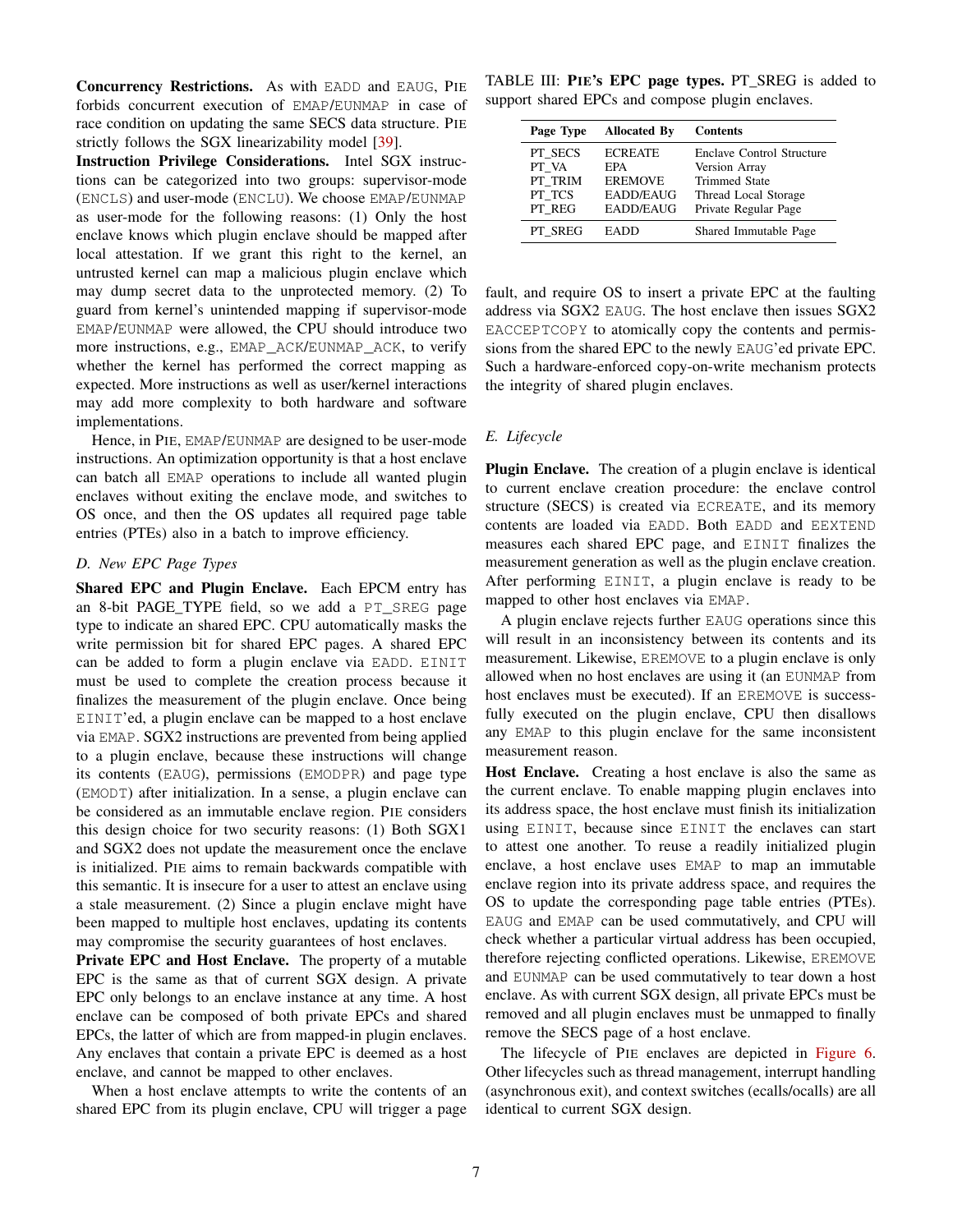<span id="page-7-1"></span>

Fig. 6: Lifecycles of plugin enclave and host enclave in PIE.

#### *F. Hardware/Software Update Summary*

Hardware Modification. PIE's design includes two new instructions (EMAP and EUNMAP), a new page type (PT\_SREG), and extends the SECS field to maintain the mapping relationship. EPC access control validation and page eviction mechanism should be extended to support PIE. The copy-on-write mechanism for shared EPC reuses SGX2 EACCEPTCOPY. PIE does not change memory encryption engine (MEE). Because all EPC pages are encrypted by MEE using a global key, plugin enclaves can be directly accessed by permissible host enclaves.

It is known that the majority of Intel SGX was implemented using CPU microcode [\[40\]](#page-12-37) and SDM describes that the CPU microcode can be updated [\[29\]](#page-12-24). Hence, PIE's extension can be applied using SGX microcode update without modifying Intel CPU hardware logics.

Building a PIE Enclave. PIE is fully compatible with existing SGX toolchain, where a developer writes Enclave Definition Functions (EDL) to declare o/ecalls, applies the edger8r tool to generate glue code for application/enclave code, and finally signs an enclave report within Signature Structure (SIGSTRUCT). PIE has a slight modification to the final step: the developer should enumerate a list of hashes of valid plugin enclaves in a manifest, in order for the host enclave to check against them via local attestation (see below).

PIE Remote/Local Attestation. PIE reuses existing SGX attestation infrastructure. Intel provides a vendor-defined enclave named Launched Enclave (LE) that assists local attestation. We propose modifying this LE for efficient attestation of PIE serverless, as depicted in [Figure 7.](#page-7-0) LE provisions an identity management service which allows a host enclave to quickly identify different versions of plugin enclaves. As a result, users only need one remote attestation (RA) instead of multiple RAs, and the remainder consists of multiple local attestation (LA), which is extremely efficient (merely 0.8ms on our testbed). Multi-version allows PIE address layout re-randomization (see [§ VII\)](#page-10-1) and can minimize VA conflicts of plugin enclaves.

#### V. EVALUATION METHODOLOGY

According to our microbenchmark  $(\S \text{III})$ , we found that code-intensive applications do not benefit from SGX2's new

<span id="page-7-0"></span>

Fig. 7: PIE modifies the Launched Enclave (LE) service for a host enclave to quickly attest different versions of plugin enclaves. A remote user only needs to attest the host enclave once, and the host enclave will attest the needed plugin enclaves for the rest of the attestation chain. The arrows denote the attestation directions. Multi-version plugin enclaves allows for minimizing virtual address conflicts when EMAP'ing.

<span id="page-7-2"></span>TABLE IV: Emulation cycles of PIE instructions.

| <b>Instruction</b> | Cycles | <b>Semantics</b>                   |
|--------------------|--------|------------------------------------|
| <b>EMAP</b>        | 9Κ     | Add Plugin EID into Host's SECS    |
| <b>EUNMAP</b>      | 9Κ.    | Remove Plugin EID from Host's SECS |

feature (i.e., EAUG-based dynamic loading). Since released SGX1-capable Intel machines have higher frequencies, we evaluate PIE using a cloud bare-metal server with 8-core Intel Xeon E3-1270 CPU at 3.80GHz and 64GB DDR4 running CentOS 7.6 with kernel 4.1.0. This is reasonable because cloud server are normally equipped with high-end processors.

Instruction Emulation. We extend Graphene-SGX to emulate PIE's new instructions for plugin enclave (un)mappings. As PIE does use SGX2 instructions (e.g., EACCEPTCOPY), we use the measured cycles from SGX2 machines and add this latency to PIE-based copy-on-write mechanism. Because EMAP/EUNMAP only updates the SECS metadata, we use the latency of SGX2 EMODPE instruction, which is the only user-level instruction that also updates the metadata (EPCM). [Table IV](#page-7-2) presents the emulated latency of PIE.

Performance Model. We use POSIX multi-threading model inside one real-world SGX enclave to emulate multiple host enclaves sharing plugin enclaves. To emulate EMAP process, we use the *ioctl()* system call to instruct the SGX driver to map a memory region into the enclave address space by updating the corresponding page table entries. To emulate the COW mechanism, we set the permissions of the shared pages to be read only. When the host enclave writes a shared page for the first time, our modified driver will add the copy-on-write (COW) latency measured from EAUG and EACCEPTCOPY (20K cycles in total). To emulate EUNMAP process, the host enclave needs to explicitly zero private pages caused by the runtime COW. We add the latency measured from EREMOVE (4.5K cycles) for each page zeroing. PIE's access control requires additional EID checks when loading an evicted EPC page, in which EID validation happens on each TLB miss. We use the Linux Perf Tool based on Intel Performance Monitoring Unit (PMU) to collect the end-to-end TLB miss occurrences (dTLB miss and iTLB miss included),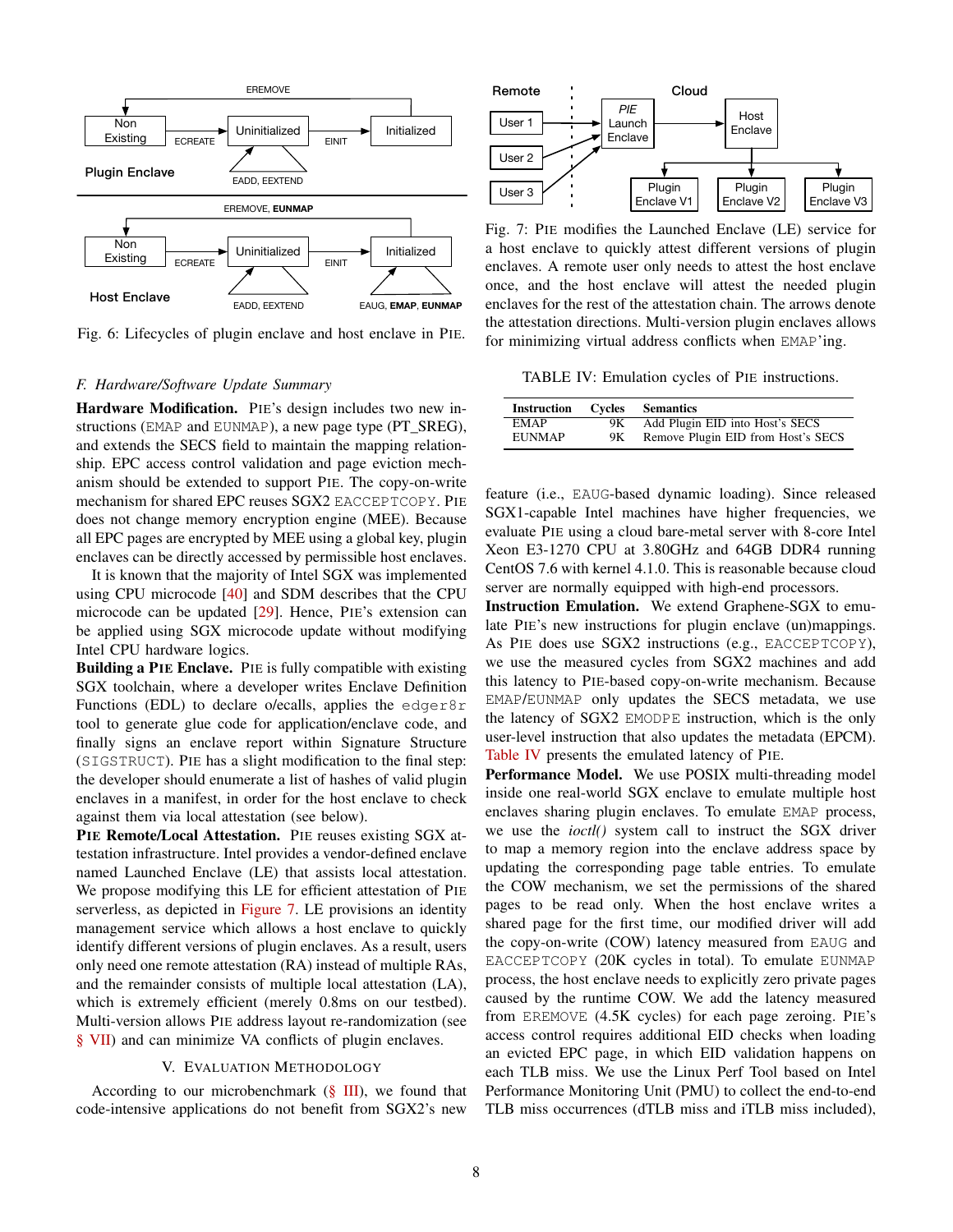and add this EID checking overhead (4∼8 cycles per TLB miss) accordingly.

Host/Plugin Partitioning. In our evaluation, runtimes like Python and NodeJS, official packages like Tensorflow and OpenSSL, and the open-source serverless functions are mapped to host-enclaves; private ML models, and user data (i.e., secrets) are mapped to plugin-enclaves. Because the realworld serverless applications [\(Table I\)](#page-2-0) we benchmarked did not use private shared objects, we mapped all used libraries into shareable plugin enclaves. In principle, all the data and code deemed non-secret can be mapped to plugin enclaves.

<span id="page-8-0"></span>

(a) Using PIE **EMAP** to reuse the common states when serving autoscaling. To create a new function instance, the cloud platform only needs to create a new host enclave, and EMAPs the common states such as language runtime and function.



(b) Using PIE instructions to remap functions to achieve *in-situ* processing in a function chain. In phase I, any write to shared EPC triggers copy-on-write and inserts a private EPC. To remap another function, the host enclave should first EUNMAP the old function and its runtime, and EREMOVE private EPCs (otherwise the VA range will be conflicted), as shown in phase II. In phase III, the host enclave EMAPs a new function to proceed the service.

Fig. 8: PIE-based serverless optimizations.

#### VI. EVALUATION

This section evaluates the performance improvement of applying PIE to the serverless workloads we studied in [§ III.](#page-1-2) We compare three scenarios: (1) **SGX-based cold start**: a software-optimized environment (using hardware/software measurement and template-based techniques proposed in [§ III-B\)](#page-4-1) where each enclave is created on demand upon a new request. (2) SGX-based warm start: a "smart" environment which speculatively pre-warms a number of enclaves ready to serve concurrent requests within a capacity (30 instances on our testbed); a software reset must be performed between invocations for privacy reason. (3) PIE-based cold start: a PIE-optimized environment (as demonstrated in [Figure 8a](#page-8-0) and [Figure 8b\)](#page-8-0) where a number of plugin enclaves are created in advance, but host enclaves for serverless functions are created on demand which is similar to (1). We evaluate these scenarios in terms of function startup latency [\(§ VI-A\)](#page-8-1), autoscaling [\(§ VI-B\)](#page-8-2) and function chaining [\(§ VI-C\)](#page-8-3). We also compare EPC eviction counts because PIE's secure sharing reduces EPC duplication [\(§ VI-D\)](#page-9-0).

# <span id="page-8-1"></span>*A. Single Function Statup Improvement*

As depicted in [Figure 9a,](#page-9-1) SGX-based warm start achieves the fastest startup as it preserves enough enclaves instances ready to use. Utilizing PIE for on-demand startup (which respects the spirit of serverless computing) incurs no more than 200ms on average to the response latency, but saves 28GB memory compared with SGX-based warm start. The only exception is the face-detector application, which requires around 122MB size of EPC heap for each request, and incurs 618ms latency in total. In terms of startup latency (execution time excluded), PIE-based cold start is  $3.2 \times$  to  $319.2\times$  faster than SGX-based cold start, as PIE avoids code page initialization and measurement generation. For end-toend latency, PIE-based cold start is  $3.0\times$  to  $196.0\times$  faster than SGX-based cold start, while it only preserves around 2GB memory, compared with 60GB memory of SGX-based warm start.

#### <span id="page-8-2"></span>*B. Autoscaling Improvement*

As discussed in [§ III,](#page-1-2) current SGX design cannot well support enclave autoscaling, because concurrent enclave startup incurs intensive EPC evictions. As shown in [Figure 9c,](#page-9-1) the throughputs of cold start is less than 0.22 requests/second, and its latency is more than 71s on average, which is impractical at all. PIE-based cold start achieves 94.75% to 99.5% reduction in latency, and 19.4x to 179.2x increase in throughputs compared with SGX-based cold boot. Still, we observe a response slowdown (from 781ms to 2625ms,  $3.4\times$  slowdown) for the face-detector application in PIE-based cold start, due to EPC contentions of concurrent 122MB heap allocations, whereas SGX-based warm start is not affected. For heap-intensive enclave functions, we suggest the serverless platforms to leverage PIE-based warm start, which pre-warms a number of host enclaves ready to serve. PIE-based warm start saves more memory resources than SGX-based warm start. As shown in [Figure 9b,](#page-9-1) PIE-based serverless allows much higher enclave function density ( $10\times$  than current SGX). It is the platform's choice to trade off between resource usage and quality-ofservice (service latency and throughputs).

#### <span id="page-8-3"></span>*C. Function Chaining Improvement*

We use a simple Python resize function and a real-world personal photo (10MB) as secret data to test the data transfer cost while increasing the length of the enclave function chain. [Figure 9d](#page-9-1) shows data transfer cost between functions. Both SGX-based cold start and SGX-based warm start need to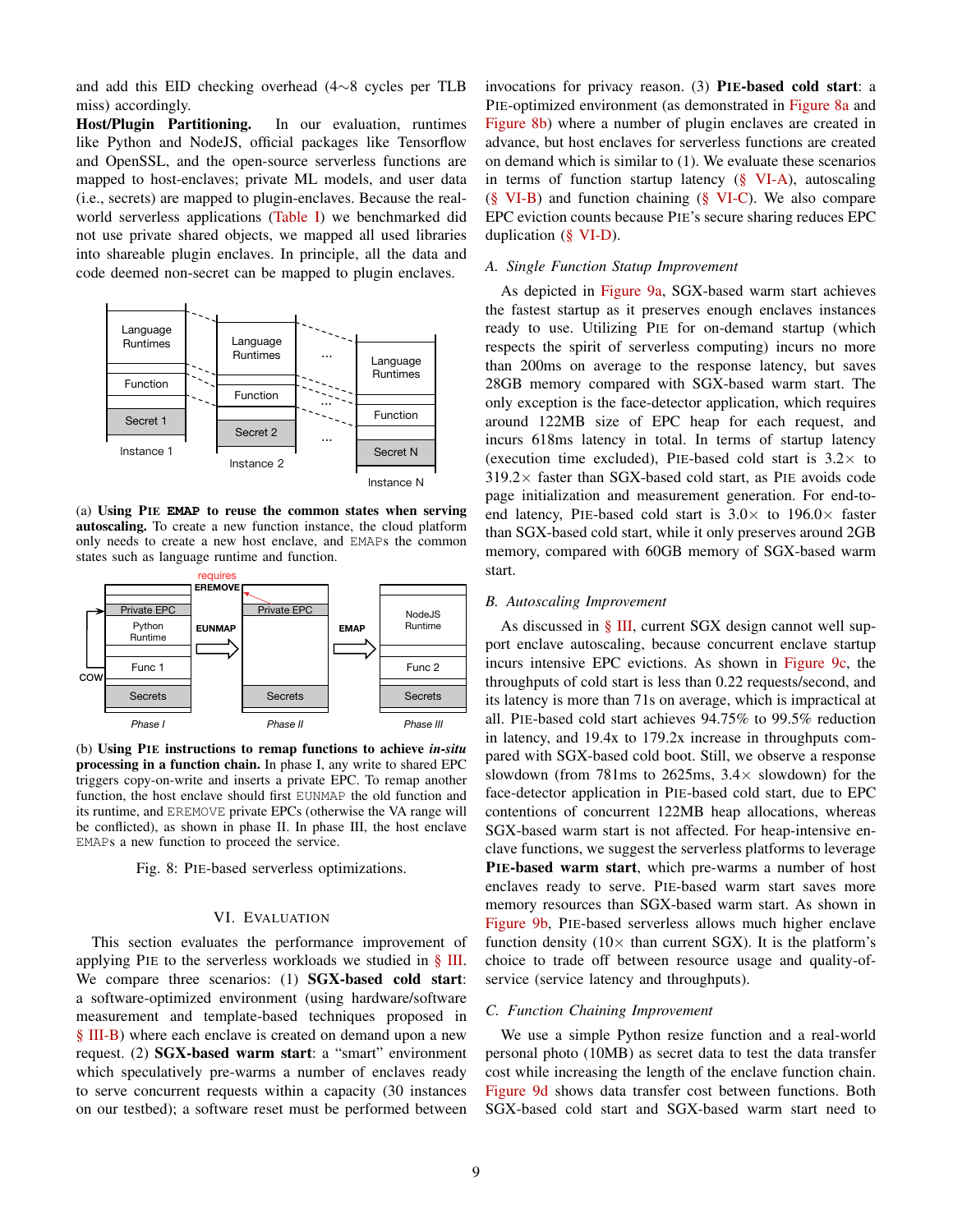<span id="page-9-1"></span>

Fig. 9: Performance comparison amongst SGX-based cold-start, SGX-based warm-start and PIE-based cold-start serverless.

copy secret data across enclave boundaries. SGX-based warm start saves the cost of enclave heap allocation because of pre-allocation, and is 2.1x faster than SGX-based cold start. PIE-based cold start outperforms the other two  $(16.6\n-20.7\times$ over SGX-based cold start and 7.8-12.3× over SGX-based warm start) because its remapping-based *in-situ* processing avoids redundant copy/marshalling and removes additional encryption/decryption overhead. Since the functions are all written in Python, PIE only needs to EUNMAP function logic and the corresponding package plugin enclaves. On each remapping, PIE EREMOVEs 2,819 copy-on-write private pages and incurs 8.47ms on average. Note that PIE-based remapping is more suitable for data-transfer-intensive workloads. For small message passing (e.g., ∼100KB), *in situ* processing may not be effective.

## <span id="page-9-0"></span>*D. EPC Eviction Reduction*

SGX is known to suffer from EPC eviction overhead which significantly slows down enclave performance [\[24\]](#page-12-17), [\[32\]](#page-12-28). Since PIE EMAP reuses content-ready EPC pages, it avoids host enclaves to allocate more pages which must occupy the physical EPC pool. Allocating EPC from the pool is very likely to trigger an EPC eviction process. [Table V](#page-9-2) shows that both SGX-based warm start and PIE-based cold start incurs no more than 1.0% of EPC evictions compared with SGXbased cold start. Again, in the case of face-detector, SGXbased warm start and PIE-based cold start incur relatively higher evictions (10%∼11%), because of software reset or heap allocation activities. Still, due to the limited size of physical EPC, intensive EPC usage still incurs very high overhead. It turns out that PIE design mitigates this.

<span id="page-9-2"></span>TABLE V: Counting EPC evictions during autoscaling.

| <b>Application</b>     | enc-file | auth  | face-detector | sentiment | chathot |
|------------------------|----------|-------|---------------|-----------|---------|
| Cold Start             | 42.9M    | 43.5M | 47.8M         | 107.2M    | 166.9M  |
| Warm Start             | 78.0K    | 78.0K | 5.0M          | 468K      | 1.2M    |
| <b>PIE-based Start</b> | 98.6K    | 98.6K | 5.3M          | 468K      | 1.7M    |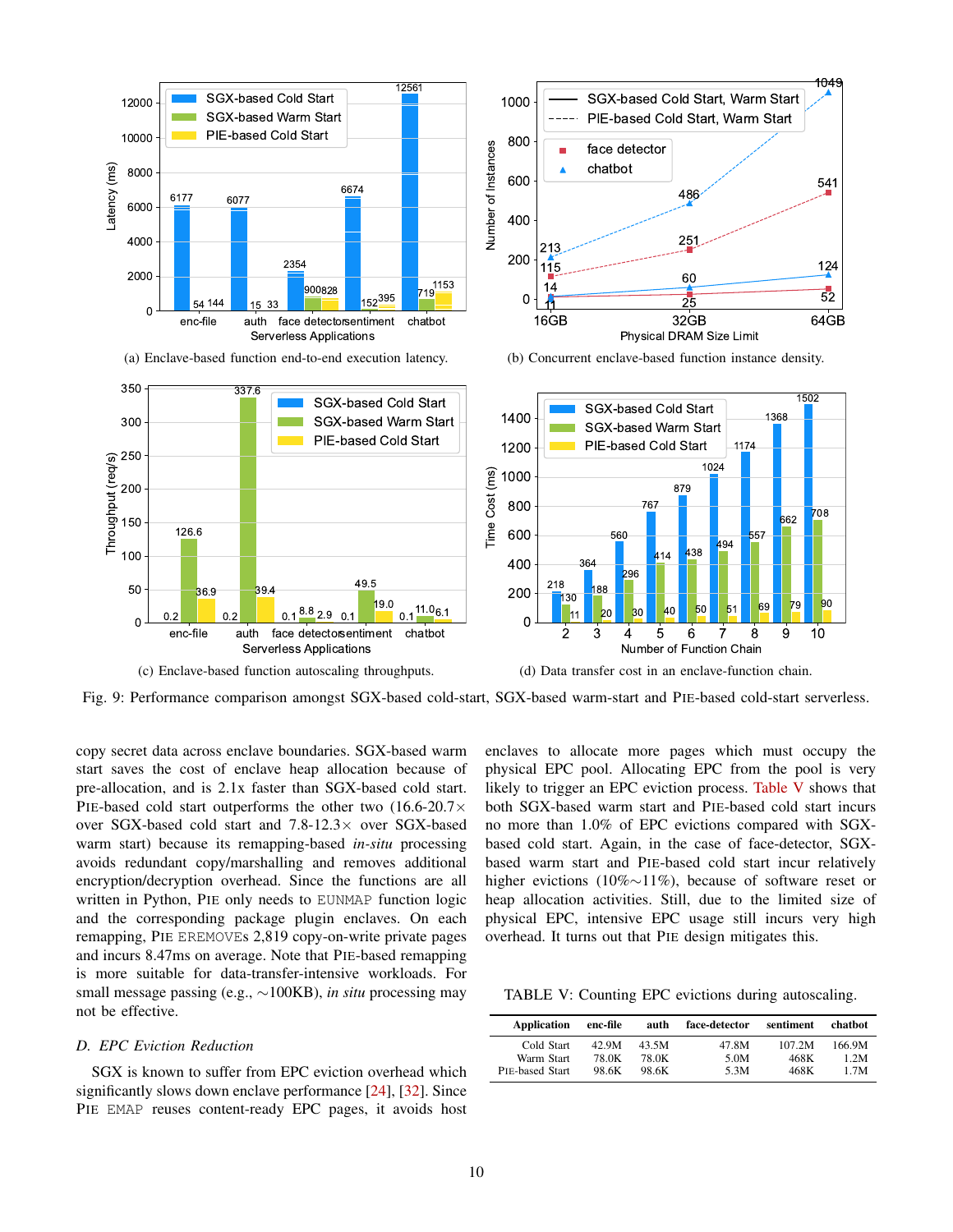## VII. SECURITY ANALYSIS

<span id="page-10-1"></span>This section assesses the security implications of PIE, with respect to its architectural modification for enclave sharing and mapping semantics.

Sharing Plugin Enclaves: PIE's plugin enclaves contain non-sensitive environments such as language runtimes and frameworks, and therefore are safe to be shared amongst different functions. The CPU guarantees the correctness of these shared states, proves their identities via CPU-generated measurements, and allows them to be attested anytime when they are mapped into the host enclaves.

Attacking Plugin Enclaves' Measurement: A plugin enclave must finalize its measurement to be shared via EMAP. Once being initialized, both measurement and its content of a plugin enclave are locked down. CPU disallows SGX2 instructions such as EAUG to change its content. Any writes from host enclaves will trigger hardware-enforced copy-on-write that updates private EPCs of the host enclave. Moreover, EPC pages reclaim such as EREMOVE on a plugin enclave always terminates the possibility of further sharing. This strict model establishes the trustworthiness of using a plugin enclave.

Stale Mapping After **EUNMAP**: A host enclave is still able to access an EUNMAP'ed plugin enclave if its TLB has not been flushed. For a multi-threaded host enclave, it can either use an in-enclave flag to make sure all threads have reached a quiescent point before EUNMAP'ing a particular plugin [\[41\]](#page-13-0), or define EUNMAP to automatically trigger an enclave exit on all CPU cores. To optimize the latter, we may use cachecoherence-alike mechanism to only shootdown TLBs of the related CPU cores of the same host enclave EID.

Malicious Mapping From OS: Even if the OS configures wrong page tables for a host enclave, an enclave cannot access the shared EPCs that are not explicitly EMAP'ed. Private EPCs are already forbidden to be shared in current SGX hardware. Malicious Plugin Enclaves: As PIE's threat model assumes all in-enclave code is trusted, a PIE developer should only include trusted plugins in the manifest. A host enclave must verify their measurements before EMAPing plugin enclaves, hence excluding malicious plugins during runtime.

Address Space Layout Randomization (ASLR): Because PIE's design allows multiple host enclaves to reuse the same plugin enclave, a nefarious attacker may combine brute force and memory disclosure to bypass ASLR. In fact, supporting ASLR is challenging for systems that apply memory sharing for better performance. A practical mitigation approach is batching: e.g., applying ASLR for every 1,000 enclave creations, instead of every enclave. This approach is effective since real attacks usually require thousands of test-and-trials with the same memory layout  $[42]$ . Techniques like runtime ASLR [\[43\]](#page-13-2) can also be applied to further raise the bar of successful attacks, which are orthogonal to our work. The randomization frequency is adjustable for PIE developers to make a security/performance tradeoff.

Side-channel Analysis: In contrast to SGX share-nothing model, PIE brings page-sharing side-channel to its neighbors. Consider two enclaves using the same library. In SGX, each enclave has its own copy of the library. In PIE, two host enclaves share one library plugin enclave with copy-on-write. As a result, the host enclave can learn: (1) how the library memory pages are mapped, and (2) whether a library page of the other host enclave is in memory or not (through a timing channel). Both information can also been seen by a malicious OS, and PIE further exposes them to the neighboring enclaves. Prior mitigations against the malicious OS [\[44\]](#page-13-3), [\[45\]](#page-13-4) can thwart attacks from both OS and neighboring enclaves.

## VIII. DISCUSSION

#### <span id="page-10-0"></span>*A. Compared with other solutions*

Microkernel-like Sharing. Conclave [\[46\]](#page-13-5) proposes using multiple server enclaves to be shared between application enclaves. However, the low-latency property required by serverless computing is hard to achieve due to the unshared nature of multiple enclave address spaces. Secret data must be reencrypted across enclave boundaries using an SSL-like secure channel, which inevitably incurs high overhead, especially for data-intensive workloads (as evaluated in [Figure 3c\)](#page-3-0). Even worse, this solution cannot deal with a heavyweight language runtimes (LR) shared across many function enclaves, where each function enclave has to contain an independent LR.

Unikernel-like Sharing. Occlum [\[34\]](#page-12-31) allows efficient multitasking within a single enclave address space, by sharing a library OS between many software-based isolated tasks. Occlum enables fast *spawn()* system call, which is suitable for serverless autoscaling. We deem Occlum as a software alternative to PIE. The major difference is that Occlum's inenclave isolation is guaranteed by software, which requires comprehensive code instrumentation and complicated integrity checks (e.g., control-flow integrity), while PIE only puts trust in hardware to isolate different host enclaves. It is rather hard to prove Occlum's software-based isolation is adequate given prevailing software memory bugs [\[47\]](#page-13-6).

Nested-library Sharing. Nested Enclave [\[35\]](#page-12-32) introduces hardware-based hierarchical isolation within an enclave. Nested Enclave places shared libraries in a shareable outer enclave, while running each user logic in an independent inner enclave. While being shared, the outer cannot access the inner. Both PIE and Nested Enclave can benefit serverless autoscaling with rapid instantiation. PIE differs from Nested Enclave in that PIE provides N:M mappings between host and plugin enclaves, whereas Nested Enclave only supports N:1 mapping between inner and outer enclave. Nested Enclave may not be a good fit for serverless computing in the following aspects: (1) It is impossible to share interpreted LR (e.g., NodeJS, Python) in the outer enclave, because these runtimes must access user scripts in the inner enclaves. (2) Nested Enclave replaces library calls with enclave calls, which requires code modification and incurs runtime context-switch overhead (6K∼15K cycles). By contrast, PIE allows a host enclave to invoke a plugin enclave via fast function calls (60 cycles). Nevertheless, Nested Enclave's asymmetric access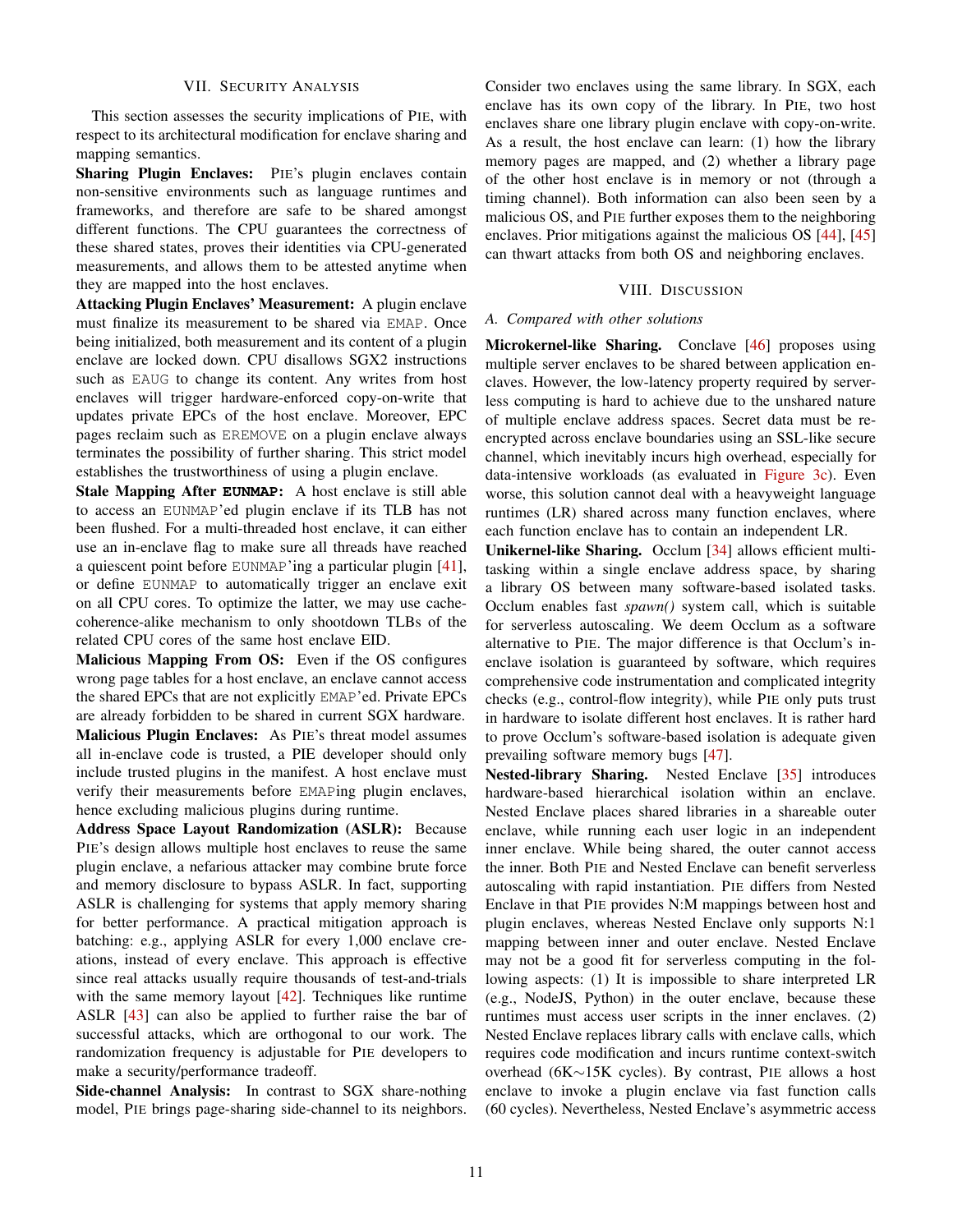

Fig. 10: Comparison between PIE and other options. The darker border represents hardware-based enclave isolation.

model isolates library bugs from user logics, whereas PIE remains the same monolithic model as current SGX design.

# <span id="page-11-0"></span>*B. Optimizing other workloads*

PIE can be used to optimize more enclave applications other than serverless workloads. For enclave programs written in high-level languages [\[48\]](#page-13-7), PIE reduces both the creation time and memory footprints when the user launches multiple program instances. Moreover, PIE enables lightweight POSIX *fork()* system call via its copy-on-write mechanism, whereas in current SGX design, the enclave *fork()* has to copy the whole in-enclave content [\[21\]](#page-12-15). Another opportunity is that PIE can boost privacy-preserving AI training because these workloads require massive data communication between each executors [\[9\]](#page-12-20). The secret data transfer between enclave executors can benefit from PIE's remapping technique.

#### *C. Compatible with existing serverless platforms*

Existing serverless platforms such as AWS Lambda [\[1\]](#page-12-0) require application developers to maintain the function dependencies and upload a self-contained image. In PIE enclavebased serverless, the developers are encouraged to use public images of large size released by cloud vendors, and leverage enclave local attestation to verify the image identity. Running serverless applications in PIE does not require any rewriting of the functions, but to include the hashes of public enclave images in the manifest of the host enclave, which respects the spirit of serverless—offloading most labor work to the cloud.

# IX. RELATED WORK

SGX Enclave Optimization and Enhancement. A line of previous works have focused on optimizing SGX performance. VAULT [\[32\]](#page-12-28) introduces a variable arity tree to protect the entire physical memory. InvisiPage [\[49\]](#page-13-8) proposes using pagelevel protection instead of cache-block level to expand EPC size. Eleos [\[24\]](#page-12-17) provides software-based MEE, while CoSMIX [\[50\]](#page-13-9) leverages compiler-based MEE. All these efforts aim

to reduce EPC eviction overhead. Asynchronous message queues are proposed in HotCalls [\[23\]](#page-12-27) and SCONE [\[22\]](#page-12-16) to avoid e/ocall context switches. All the above optimizations are orthogonal to PIE, and can be combined with PIE to make enclave applications more efficient and practical. Nested Enclave [\[35\]](#page-12-32) proposes a single outer enclave to be shared by multiple inner enclaves, while PIE allows more enclaves to be shared and enables cheap function calls. A more comprehensive comparisons is explained in [§ VIII-A.](#page-10-0)

Enclave-based Serverless Frameworks. Recently, some system works have utilized trusted hardware to protect serverless applications. Se-Lambda [\[18\]](#page-12-13) leverages a WebAssembly sandboxed environment as a two-way function for serverless functions. S-FaaS [\[19\]](#page-12-38) combines hardware transaction (namely Intel TSX) and SGX for trusted serverless resource account. T-FaaS [\[20\]](#page-12-14) ports JavaScript engines into SGX to build a secure serverless platform. Clemmys [\[10\]](#page-12-5) batches SGX2 EAUG operations for fast creation of a large-heap serverless enclave. Clemmys' technique cannot optimize the latency introduced by large-code enclave initialization and measurement, which PIE solves by securely reusing immutable plugin enclaves.

Serverless Startup Latency Optimization. There is an increasing attention to the latency issue of serverless computing in research academia. Shahrad et al. [\[51\]](#page-13-10) investigate architectural implications of serverless applications on modern processors. Liang Wang et al. [\[52\]](#page-13-11) measure the cold-start latency on commercial serverless platforms. To reduce the function startup cost, SAND [\[5\]](#page-12-4) exploits fine-grained sandboxing and a high-locality message bus, while SOCK [\[6\]](#page-12-39) suggests using lean containers. Catalyzer [\[7\]](#page-12-19) achieves sub-millisecond functions startup with copy-on-write and in-memory snapshot sharing. FAASM [\[9\]](#page-12-20) leverages shared memory to avoid expensive data migration between functions. With PIE extension, the optimization techniques of Catalyzer and FAASM can be directly and securely applied to enclave-protected functions.

## X. CONCLUSION

Intel SGX is designed for confidential cloud computing. Our benchmarks show that existing enclave hardware cannot retain low latency when serving serverless workloads. PIE extends Intel SGX with shareable plugin enclaves to reuse non-secret heavyweight states, and removes data transfer bottlenecks by remapping enclave functions. Benefited from PIE, enclave functions can reduce 94.74-99.57% startup latency,  $19-179 \times$ speedup in autoscaling throughputs,  $16.6-20.7\times$  improvement in secret data transfer, and achieve  $10\times$  function density.

## ACKNOWLEDGMENTS

We sincerely thank the anonymous reviewers and our shepherd for insightful and constructive comments. This work is supported in part by Key-Area Research and Development Program of Guangdong Province (NO.2020B010164003), China National Natural Science Foundation (No. 61972244, U19A2060, 61925206, 61732010). Yubin Xia is the corresponding author.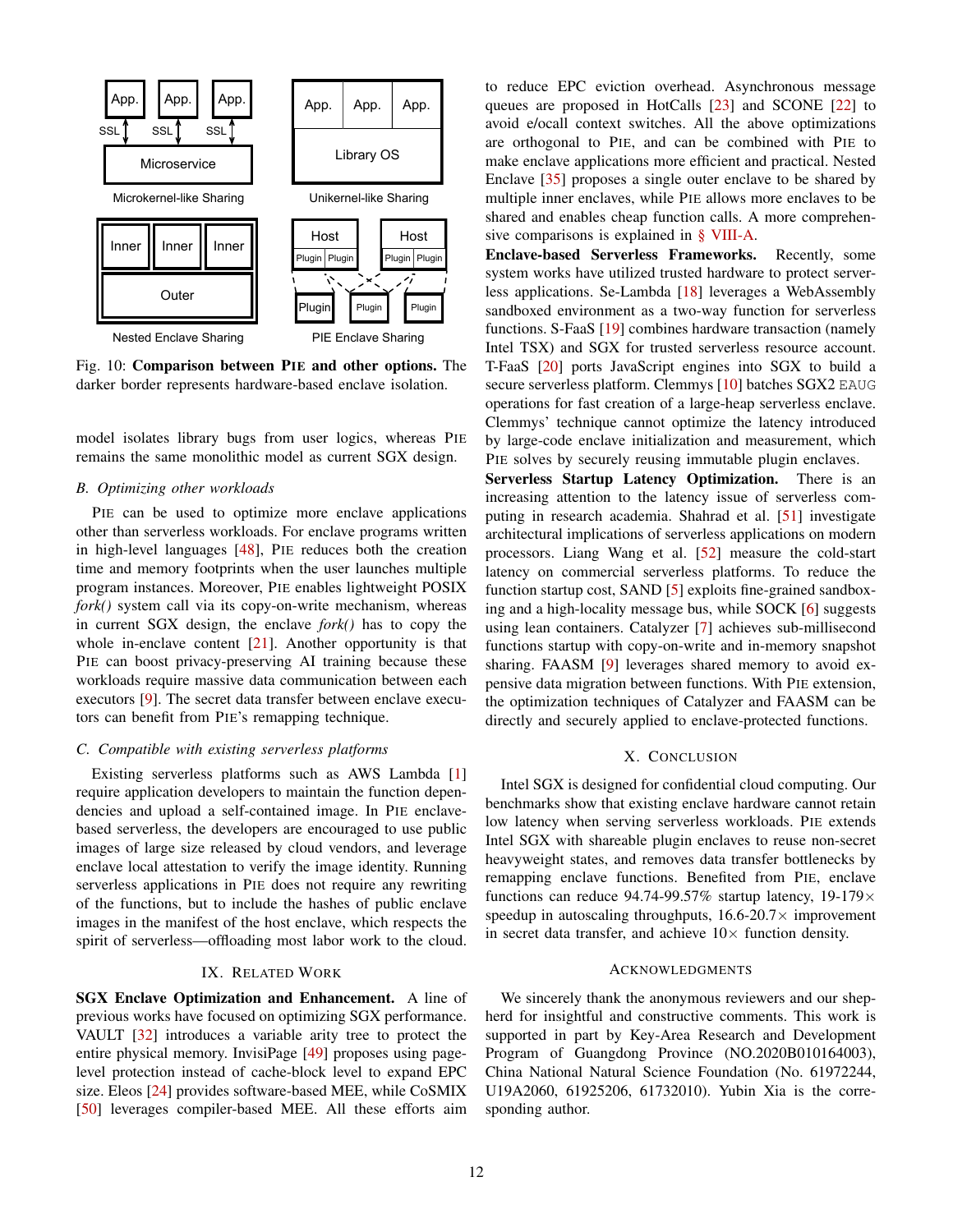#### **REFERENCES**

- <span id="page-12-0"></span>[1] "Aws lambda." [https://aws.amazon.com/lambda/.](https://aws.amazon.com/lambda/)
- <span id="page-12-1"></span>[2] "Azure functions." [https://azure.microsoft.com/en-us/services/functions/.](https://azure.microsoft.com/en-us/services/functions/)
- <span id="page-12-2"></span>[3] "Google cloud functions." [https://cloud.google.com/functions/.](https://cloud.google.com/functions/)
- <span id="page-12-3"></span>[4] M. Shahrad, R. Fonseca, I. Goiri, G. Chaudhry, P. Batum, J. Cooke, E. Laureano, C. Tresness, M. Russinovich, and R. Bianchini, "Serverless in the wild: Characterizing and optimizing the serverless workload at a large cloud provider," in 2020 USENIX Annual Technical Conference, *USENIX ATC 2020, July 15-17, 2020*, pp. 205–218, USENIX Association, 2020.
- <span id="page-12-4"></span>[5] I. E. Akkus, R. Chen, I. Rimac, M. Stein, K. Satzke, A. Beck, P. Aditya, and V. Hilt, "SAND: towards high-performance serverless computing," in *2018 USENIX Annual Technical Conference, USENIX ATC 2018, Boston, MA, USA, July 11-13, 2018.*, pp. 923–935, 2018.
- <span id="page-12-39"></span>[6] E. Oakes, L. Yang, D. Zhou, K. Houck, T. Harter, A. C. Arpaci-Dusseau, and R. H. Arpaci-Dusseau, "SOCK: rapid task provisioning with serverless-optimized containers," in *2018 USENIX Annual Technical Conference, USENIX ATC 2018, Boston, MA, USA, July 11-13, 2018.*, pp. 57–70, 2018.
- <span id="page-12-19"></span>[7] D. Du, T. Yu, Y. Xia, B. Zang, G. Yan, C. Qin, Q. Wu, and H. Chen, "Catalyzer: Sub-millisecond startup for serverless computing with initialization-less booting," in *ASPLOS '20: Architectural Support for Programming Languages and Operating Systems, Lausanne, Switzerland, March 16-20, 2020*, pp. 467–481, ACM, 2020.
- <span id="page-12-29"></span>[8] J. Cadden, T. Unger, Y. Awad, H. Dong, O. Krieger, and J. Appavoo, "SEUSS: skip redundant paths to make serverless fast," in *EuroSys '20: Fifteenth EuroSys Conference 2020, Heraklion, Greece, April 27-30, 2020*, pp. 32:1–32:15, ACM, 2020.
- <span id="page-12-20"></span>[9] S. Shillaker and P. R. Pietzuch, "Faasm: Lightweight isolation for efficient stateful serverless computing," in *2020 USENIX Annual Technical Conference, USENIX ATC 2020, July 15-17, 2020*, pp. 419–433, USENIX Association, 2020.
- <span id="page-12-5"></span>[10] B. Trach, O. Oleksenko, F. Gregor, P. Bhatotia, and C. Fetzer, "Clemmys: towards secure remote execution in faas," in *Proceedings of the 12th ACM International Conference on Systems and Storage, SYSTOR 2019, Haifa, Israel, June 3-5, 2019*, pp. 44–54, 2019.
- <span id="page-12-6"></span>[11] "Serverless examples." [https://github.com/aws-samples.](https://github.com/aws-samples)
- <span id="page-12-7"></span>[12] "Cloud functions for firebase sample library." [https://github.com/](https://github.com/firebase/functions-samples) [firebase/functions-samples.](https://github.com/firebase/functions-samples)
- <span id="page-12-8"></span>[13] "Api gateway custom authorizer function + auth0." [https:](https://github.com/serverless/examples/tree/master/aws-python-auth0-custom-authorizers-api) [//github.com/serverless/examples/tree/master/aws-python-auth0](https://github.com/serverless/examples/tree/master/aws-python-auth0-custom-authorizers-api) [custom-authorizers-api.](https://github.com/serverless/examples/tree/master/aws-python-auth0-custom-authorizers-api)
- <span id="page-12-9"></span>[14] "Serverless alexa skill." [https://github.com/serverless/examples/tree/](https://github.com/serverless/examples/tree/master/aws-node-alexa-skill) [master/aws-node-alexa-skill.](https://github.com/serverless/examples/tree/master/aws-node-alexa-skill)
- <span id="page-12-10"></span>[15] "Serverless aws rekognition finpics." [https://github.com/rgfindl/finpics.](https://github.com/rgfindl/finpics)
- <span id="page-12-11"></span>[16] M. Hoekstra, R. Lal, P. Pappachan, V. Phegade, and J. del Cuvillo, "Using innovative instructions to create trustworthy software solutions," in *HASP 2013, The Second Workshop on Hardware and Architectural Support for Security and Privacy, Tel-Aviv, Israel, June 23-24, 2013*, p. 11, ACM, 2013.
- <span id="page-12-12"></span>[17] F. McKeen, I. Alexandrovich, I. Anati, D. Caspi, S. Johnson, R. Leslie-Hurd, and C. V. Rozas, "Intel® software guard extensions (intel® SGX) support for dynamic memory management inside an enclave," in *Proceedings of the Hardware and Architectural Support for Security and Privacy 2016, HASP@ICSA 2016, Seoul, Republic of Korea, June 18, 2016*, pp. 10:1–10:9, ACM, 2016.
- <span id="page-12-13"></span>[18] W. Qiang, Z. Dong, and H. Jin, "Se-lambda: Securing privacy-sensitive serverless applications using SGX enclave," in *Security and Privacy in Communication Networks - 14th International Conference, SecureComm 2018, Singapore, August 8-10, 2018, Proceedings, Part I*, pp. 451–470, 2018.
- <span id="page-12-38"></span>[19] F. Alder, N. Asokan, A. Kurnikov, A. Paverd, and M. Steiner, "S-faas: Trustworthy and accountable function-as-a-service using intel SGX," in *Proceedings of the 2019 ACM SIGSAC Conference on Cloud Computing Security Workshop, CCSW@CCS 2019, London, UK, November 11, 2019*, pp. 185–199, ACM, 2019.
- <span id="page-12-14"></span>[20] S. Brenner and R. Kapitza, "Trust more, serverless," in *Proceedings of the 12th ACM International Conference on Systems and Storage, SYSTOR 2019, Haifa, Israel, June 3-5, 2019*, pp. 33–43, 2019.
- <span id="page-12-15"></span>[21] C. Tsai, D. E. Porter, and M. Vij, "Graphene-sgx: A practical library OS for unmodified applications on SGX," in *2017 USENIX Annual Technical Conference, USENIX ATC 2017, Santa Clara, CA, USA, July 12-14, 2017.*, pp. 645–658, 2017.
- <span id="page-12-16"></span>[22] S. Arnautov, B. Trach, F. Gregor, T. Knauth, A. Martin, C. Priebe, J. Lind, D. Muthukumaran, D. O'Keeffe, M. Stillwell, D. Goltzsche, D. M. Eyers, R. Kapitza, P. R. Pietzuch, and C. Fetzer, "SCONE: secure linux containers with intel SGX," in *12th USENIX Symposium on Operating Systems Design and Implementation, OSDI 2016, Savannah, GA, USA, November 2-4, 2016*, pp. 689–703, USENIX Association, 2016.
- <span id="page-12-27"></span>[23] O. Weisse, V. Bertacco, and T. M. Austin, "Regaining lost cycles with hotcalls: A fast interface for SGX secure enclaves," in *Proceedings of the 44th Annual International Symposium on Computer Architecture, ISCA 2017, Toronto, ON, Canada, June 24-28, 2017*, pp. 81–93, 2017.
- <span id="page-12-17"></span>[24] M. Orenbach, P. Lifshits, M. Minkin, and M. Silberstein, "Eleos: Exitless OS services for SGX enclaves," in *Proceedings of the Twelfth European Conference on Computer Systems, EuroSys 2017, Belgrade, Serbia, April 23-26, 2017*, pp. 238–253, 2017.
- <span id="page-12-18"></span>[25] "Ibm cloud functions." [https://www.ibm.com/cloud/functions.](https://www.ibm.com/cloud/functions)
- <span id="page-12-21"></span>[26] "Apache OpenWhisk is a serverless, open source cloud platform." [https:](https://openwhisk.apache.org/) [//openwhisk.apache.org/.](https://openwhisk.apache.org/)
- <span id="page-12-22"></span>[27] "Fn Project Open Source. Container-native. Serverless platform.." [https:](https://fnproject.io/) [//fnproject.io/.](https://fnproject.io/)
- <span id="page-12-23"></span>[28] "gVisor is an application kernel for containers that provides efficient defense-in-depth anywhere.." [https://gvisor.dev/.](https://gvisor.dev/)
- <span id="page-12-24"></span>[29] Intel, "Intel® 64 and IA-32 Architectures Software Developer Manuals." [https://software.intel.com/content/www/us/en/develop/articles/intel](https://software.intel.com/content/www/us/en/develop/articles/intel-sdm.html)[sdm.html.](https://software.intel.com/content/www/us/en/develop/articles/intel-sdm.html)
- <span id="page-12-25"></span>[30] dashbird, "Serverless Most Popular Programming Languages." [https://](https://dashbird.io/blog/serverless-most-popular-programming-languages/) [dashbird.io/blog/serverless-most-popular-programming-languages/.](https://dashbird.io/blog/serverless-most-popular-programming-languages/) Access time: 10/11/2020.
- <span id="page-12-26"></span>[31] F. M. Corey, "The State of AWS Lambda Supported Languages and Runtimes." [https://www.serverless.com/blog/aws-lambda](https://www.serverless.com/blog/aws-lambda-supported-languages-and-runtimes/)[supported-languages-and-runtimes/.](https://www.serverless.com/blog/aws-lambda-supported-languages-and-runtimes/) Access time: 10/11/2020.
- <span id="page-12-28"></span>[32] M. Taassori, A. Shafiee, and R. Balasubramonian, "VAULT: reducing paging overheads in SGX with efficient integrity verification structures,' in *Proceedings of the Twenty-Third International Conference on Architectural Support for Programming Languages and Operating Systems, ASPLOS 2018, Williamsburg, VA, USA, March 24-28, 2018*, pp. 665– 678, ACM, 2018.
- <span id="page-12-30"></span>[33] T. Hunt, Z. Zhu, Y. Xu, S. Peter, and E. Witchel, "Ryoan: A distributed sandbox for untrusted computation on secret data," in *12th USENIX Symposium on Operating Systems Design and Implementation, OSDI 2016, Savannah, GA, USA, November 2-4, 2016.*, pp. 533–549, 2016.
- <span id="page-12-31"></span>[34] Y. Shen, H. Tian, Y. Chen, K. Chen, R. Wang, Y. Xu, Y. Xia, and S. Yan, "Occlum: Secure and efficient multitasking inside a single enclave of intel SGX," in *ASPLOS '20: Architectural Support for Programming Languages and Operating Systems, Lausanne, Switzerland, March 16- 20, 2020* (J. R. Larus, L. Ceze, and K. Strauss, eds.), pp. 955–970, ACM, 2020.
- <span id="page-12-32"></span>[35] J. Park, N. Kang, T. Kim, Y. Kwon, and J. Huh, "Nested enclave: Supporting fine-grained hierarchical isolation with SGX," in *47th ACM/IEEE Annual International Symposium on Computer Architecture, ISCA 2020, Valencia, Spain, May 30 - June 3, 2020*, pp. 776–789, IEEE, 2020.
- <span id="page-12-33"></span>[36] P. Kocher, J. Horn, A. Fogh, D. Genkin, D. Gruss, W. Haas, M. Hamburg, M. Lipp, S. Mangard, T. Prescher, M. Schwarz, and Y. Yarom, "Spectre attacks: Exploiting speculative execution," in *2019 IEEE Symposium on Security and Privacy, SP 2019, San Francisco, CA, USA, May 19-23, 2019*, pp. 1–19, IEEE, 2019.
- <span id="page-12-34"></span>[37] J. V. Bulck, M. Minkin, O. Weisse, D. Genkin, B. Kasikci, F. Piessens, M. Silberstein, T. F. Wenisch, Y. Yarom, and R. Strackx, "Foreshadow: Extracting the keys to the intel SGX kingdom with transient out-of-order execution," in *27th USENIX Security Symposium, USENIX Security 2018, Baltimore, MD, USA, August 15-17, 2018*, pp. 991–1008, USENIX Association, 2018.
- <span id="page-12-35"></span>[38] J. V. Bulck, D. Moghimi, M. Schwarz, M. Lipp, M. Minkin, D. Genkin, Y. Yarom, B. Sunar, D. Gruss, and F. Piessens, "LVI: hijacking transient execution through microarchitectural load value injection," in *2020 IEEE Symposium on Security and Privacy, SP 2020, San Francisco, CA, USA, May 18-21, 2020*, pp. 54–72, IEEE, 2020.
- <span id="page-12-36"></span>[39] R. Leslie-Hurd, D. Caspi, and M. Fernandez, "Verifying linearizability of intel® software guard extensions," in *Computer Aided Verification - 27th International Conference, CAV 2015, San Francisco, CA, USA, July 18-24, 2015, Proceedings, Part II*, vol. 9207 of *Lecture Notes in Computer Science*, pp. 144–160, Springer, 2015.
- <span id="page-12-37"></span>[40] V. Costan and S. Devadas, "Intel SGX explained," *IACR Cryptol. ePrint Arch.*, vol. 2016, p. 86, 2016.